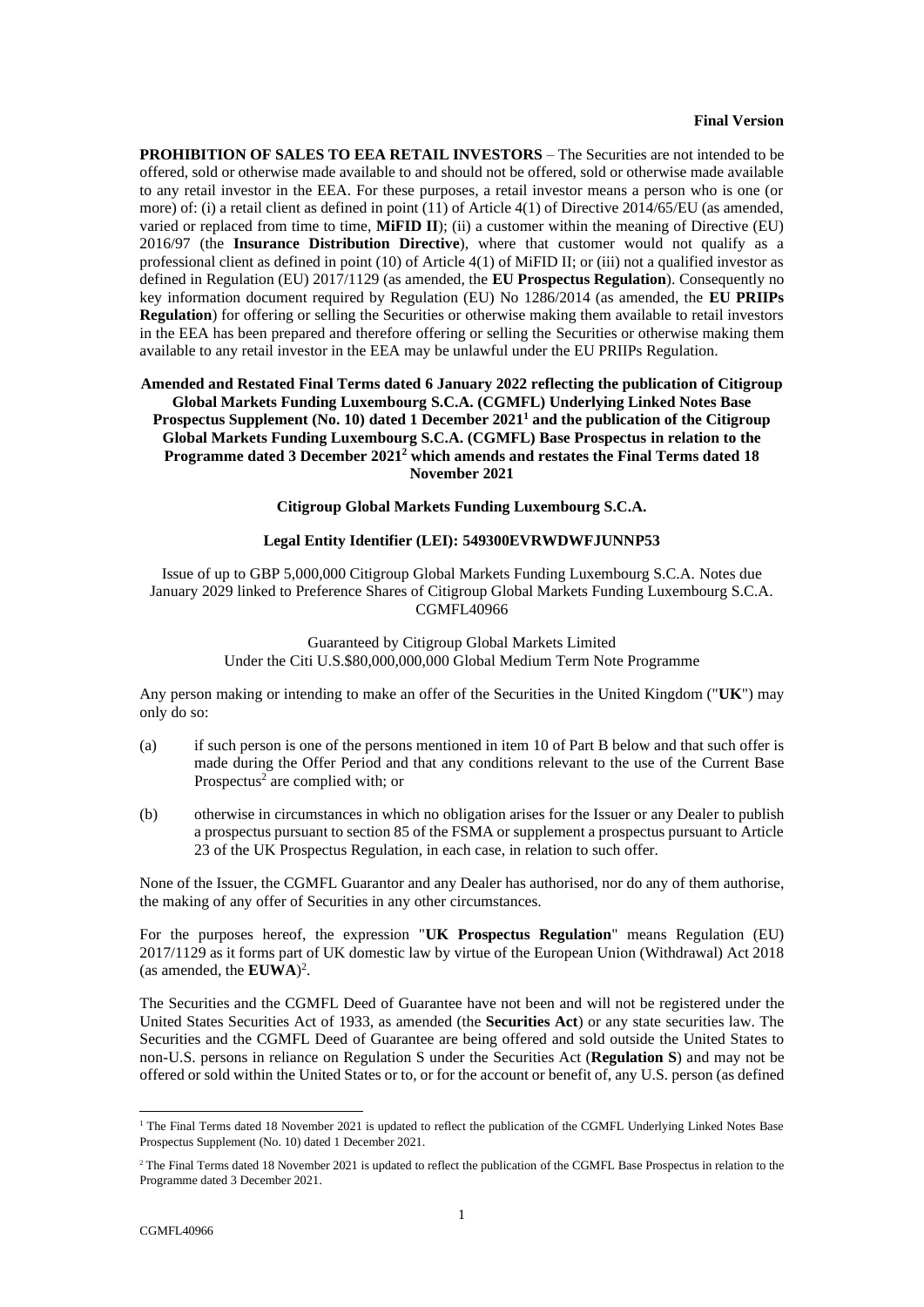in Regulation S). Each purchaser of the Securities or any beneficial interest therein will be deemed to have represented and agreed that it is outside the United States and is not a U.S. person and will not sell, pledge or otherwise transfer the Securities or any beneficial interest therein at any time within the United States or to, or for the account or benefit of, a U.S. person, other than the Issuer or any affiliate thereof. The Securities and the CGMFL Deed of Guarantee do not constitute, and have not been marketed as, contracts of sale of a commodity for future delivery (or options thereon) subject to the United States Commodity Exchange Act, as amended, and trading in the Securities has not been approved by the United States Commodity Futures Trading Commission under the United States Commodity Exchange Act, as amended. For a description of certain restrictions on offers and sales of Securities, see "*General Information relating to the Programme and the Securities - Subscription and Sale and Transfer and Selling Restrictions*" in the Current Base Prospectus.<sup>2</sup>

The Securities may not be offered or sold to, or acquired by, any person that is, or whose purchase and holding of the Securities is made on behalf of or with "plan assets" of, an employee benefit plan subject to Title I of the U.S. Employee Retirement Income Security Act of 1974, as amended (**ERISA**), a plan, individual retirement account or other arrangement subject to Section 4975 of the U.S. Internal Revenue Code of 1986, as amended (the **Code**) or an employee benefit plan or other plan or arrangement subject to any laws, rules or regulations substantially similar to Title I of ERISA or Section 4975 of the Code.

## <span id="page-1-0"></span>**PART A – CONTRACTUAL TERMS**

The Securities are English Law Securities. A Summary of the Securities is annexed to these Final Terms.

Terms used herein shall be deemed to be defined as such for the purposes of the Conditions (the **Conditions**) set forth under the section entitled "*General Conditions of the Securities*", the Valuation and Settlement Schedule and the Underlying Schedule applicable to the Underlying in the Base Prospectus and the Supplements to the Base Prospectus<sup>2</sup>.

This document constitutes the Final Terms of the Securities described herein for the purposes of Article 8(4) of the UK Prospectus Regulation. This Final Terms must be read in conjunction with the Current Base Prospectus, which constitutes a base prospectus for the purposes of the UK Prospectus Regulation, save in respect of the Conditions which are extracted from the Base Prospectus as supplemented by the Supplements to the Base Prospectus and are incorporated by reference into the Current Base Prospectus. Full information on the Issuer, the CGMFL Guarantor and the offer of the Securities is only available on the basis of the combination of this Final Terms and the Base Prospectus and the Supplements to the Base Prospectus and the Current Base Prospectus and any further supplements up to, and including, the later of the close of the offer period and the date of listing of the Securities<sup>2</sup>.

The Base Prospectus and the Supplements to the Base Prospectus are available for viewing at the offices of the Paying Agents. The Current Base Prospectus is available for viewing at the offices of the Paying Agents and on the website of the London Stock Exchange (www.londonstockexchange.com)<sup>2</sup>. In addition, this Final Terms is available on the website of the Issuer and/or the Dealer [\(https://citibankinternational.co.uk/EN/Home\)](https://citibankinternational.co.uk/EN/Home).

For the purposes hereof, **Base Prospectus** means the CGMFL Underlying Linked Notes Base Prospectus relating to the Programme dated 18 December 2020, as supplemented by a Supplement (No.1) dated 16 February 2021 (**Supplement No. 1**), a Supplement (No.2) dated 16 March 2021 (**Supplement No. 2**), a Supplement (No.3) dated 27 April 2021 (**Supplement No. 3**), a Supplement (No.4) dated 20 May 2021 (**Supplement No. 4)**, a Supplement (No.5) dated 6 August 2021 (**Supplement No. 5**), a Supplement (No.6) dated 27 August 2021 (**Supplement No. 6**), a Supplement (No.7) dated 23 September 2021 (**Supplement No. 7**), a Supplement (No.8) dated 15 October 2021 (**Supplement No. 8**), a Supplement (No.9) dated 2 November 2021 (**Supplement No.9**) and a Supplement (No.10) dated 1 December 2021 (**Supplement No.10** and, together with Supplement No. 1, Supplement No. 2, Supplement No. 3, Supplement No. 4, Supplement No. 5, Supplement No. 6, Supplement No. 7, Supplement No. 8 and Supplement No. 9, the **Supplements to the Base Prospectus**).<sup>1</sup>

For the purposes hereof, **Current Base Prospectus** means the CGMFL Base Prospectus relating to the Programme dated 3 December 2021<sup>2</sup>.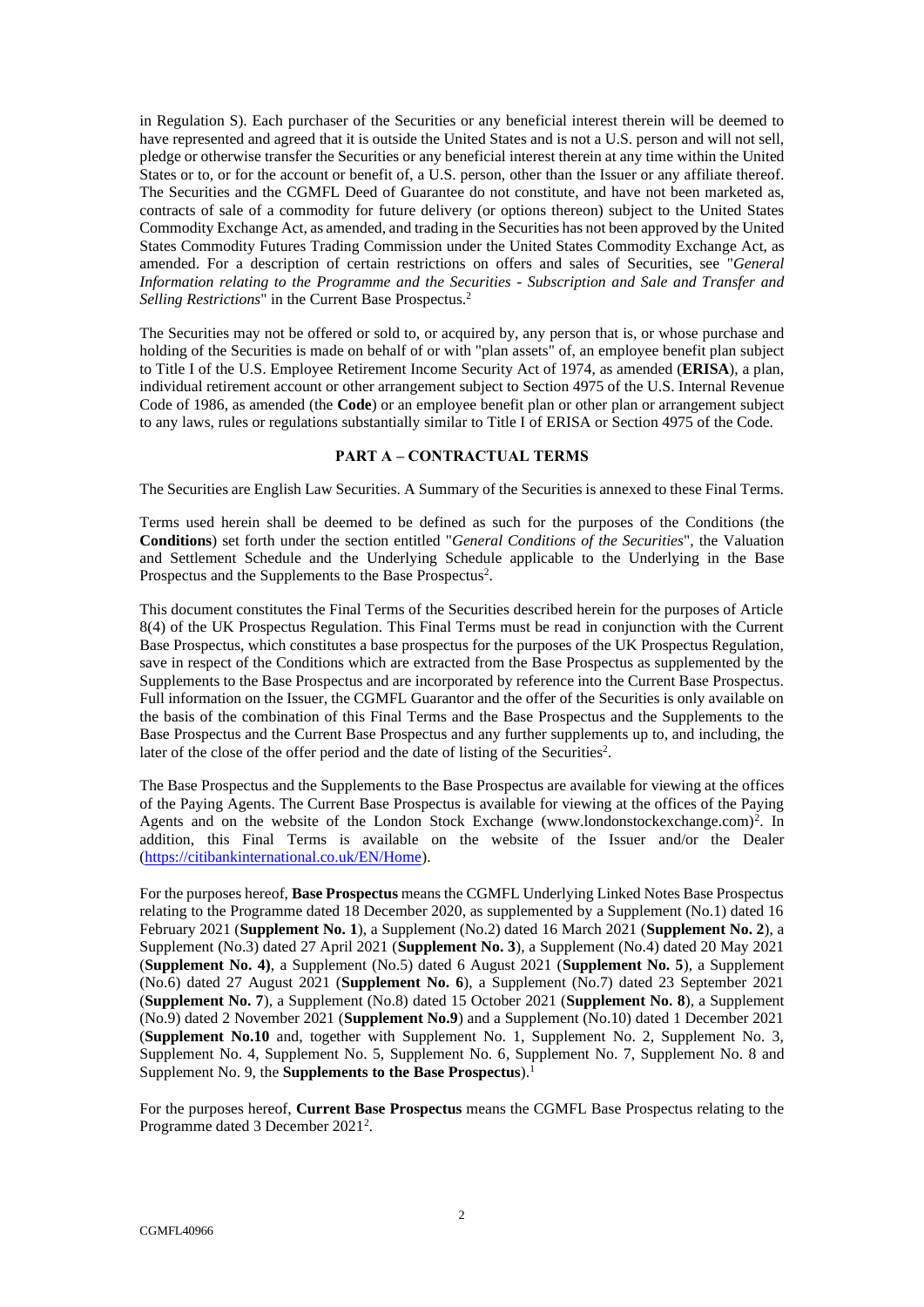| 1.  | (i)                   | Issuer:                                                                           | Citigroup Global Markets Funding Luxembourg<br>S.C.A.                                                                                                                                                                                                         |  |  |  |  |  |
|-----|-----------------------|-----------------------------------------------------------------------------------|---------------------------------------------------------------------------------------------------------------------------------------------------------------------------------------------------------------------------------------------------------------|--|--|--|--|--|
|     | (ii)                  | Guarantor:                                                                        | Citigroup Global Markets Limited                                                                                                                                                                                                                              |  |  |  |  |  |
| 2.  | (i)                   | Type of Security:                                                                 | <b>Notes</b>                                                                                                                                                                                                                                                  |  |  |  |  |  |
|     | (ii)                  | Series Number:                                                                    | <b>CGMFL40966</b>                                                                                                                                                                                                                                             |  |  |  |  |  |
|     | (iii)                 | Tranche Number:                                                                   | $\mathbf{1}$                                                                                                                                                                                                                                                  |  |  |  |  |  |
|     | (iv)                  | Date on which the Securities will<br>be consolidated and form a<br>single Series: | Not Applicable                                                                                                                                                                                                                                                |  |  |  |  |  |
| 3.  |                       | Specified Currency or currencies:                                                 | <b>GBP</b>                                                                                                                                                                                                                                                    |  |  |  |  |  |
| 4.  |                       | <b>Aggregate Principal Amount:</b>                                                |                                                                                                                                                                                                                                                               |  |  |  |  |  |
|     | (i)                   | Series:                                                                           | Up to GBP 5,000,000                                                                                                                                                                                                                                           |  |  |  |  |  |
|     | (ii)                  | Tranche:                                                                          | Up to GBP 5,000,000                                                                                                                                                                                                                                           |  |  |  |  |  |
| 5.  | <b>Issue Price:</b>   |                                                                                   | 100 per cent. of the Aggregate Principal Amount                                                                                                                                                                                                               |  |  |  |  |  |
| 6.  | (i)                   | <b>Specified Denominations:</b>                                                   | GBP 1,000 and integral multiples of GBP 1.00                                                                                                                                                                                                                  |  |  |  |  |  |
|     | (ii)                  | <b>Calculation Amount:</b>                                                        | <b>GBP 1.00</b>                                                                                                                                                                                                                                               |  |  |  |  |  |
| 7.  | (i)                   | <b>Issue Date:</b>                                                                | 1 February 2022, which is expected to be 11 Business<br>Days following the Initial Preference Share Reference<br>Date                                                                                                                                         |  |  |  |  |  |
|     | (ii)                  | <b>Interest Commencement Date:</b>                                                | Not Applicable                                                                                                                                                                                                                                                |  |  |  |  |  |
| 8.  | <b>Maturity Date:</b> |                                                                                   | The Final Valuation Date                                                                                                                                                                                                                                      |  |  |  |  |  |
| 9.  |                       | Type of Securities:                                                               | The Securities do not bear or pay any interest                                                                                                                                                                                                                |  |  |  |  |  |
|     |                       |                                                                                   | The Securities are Underlying Linked Securities and<br>the Redemption Amount of the Securities is<br>determined in accordance with item 14(iv) and, as the<br><b>Underlying Linked Securities Redemption Provisions</b><br>are applicable, item $14(v)$ below |  |  |  |  |  |
|     |                       |                                                                                   | The Securities are Cash Settled Securities                                                                                                                                                                                                                    |  |  |  |  |  |
|     |                       | 10. Put/Call Options:                                                             | Not Applicable                                                                                                                                                                                                                                                |  |  |  |  |  |
| 11. | (i)                   | Status of the Securities:                                                         | Senior                                                                                                                                                                                                                                                        |  |  |  |  |  |
|     | (ii)                  | Status of the CGMHI Deed of<br>Guarantee:                                         | Not Applicable                                                                                                                                                                                                                                                |  |  |  |  |  |
|     | (iii)                 | Status of the CGMFL Deed of<br>Guarantee:                                         | Senior                                                                                                                                                                                                                                                        |  |  |  |  |  |

# **PROVISIONS RELATING TO UNDERLYING LINKED SECURITIES AND EARLY REDEMPTION**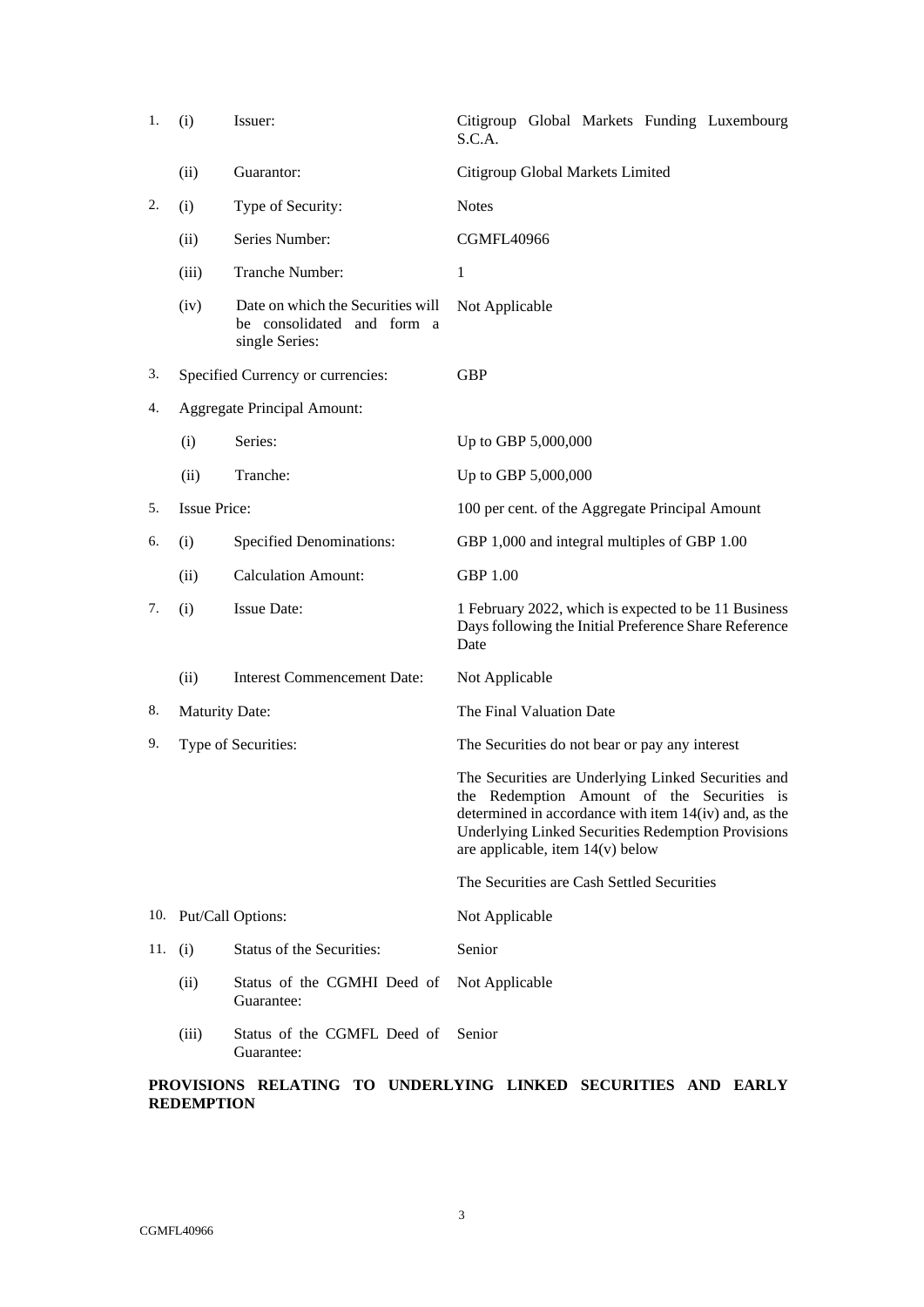| 12. Underlying<br><b>Provisions:</b> |             | <b>Linked</b>                                       | <b>Securities</b> | Applicable – the provisions in the Valuation and<br>Settlement Schedule apply (subject as provided in any<br>relevant Underlying Schedule) |
|--------------------------------------|-------------|-----------------------------------------------------|-------------------|--------------------------------------------------------------------------------------------------------------------------------------------|
| (i)                                  | Underlying: |                                                     |                   |                                                                                                                                            |
|                                      | (A)         | Description<br>Underlyings(s):                      |                   | of Preference Share in Citigroup Global Markets<br>Funding Luxembourg S.C.A. (Class 317, ISIN:<br>CGMFLPRE0020)                            |
|                                      | (B)         | Classification:                                     |                   | Preference Share                                                                                                                           |
|                                      | (C)         | Electronic Page:                                    |                   | Bloomberg Page: BS3079313                                                                                                                  |
| (ii)                                 |             | Particulars in respect of each<br>Underlying:       |                   |                                                                                                                                            |
|                                      |             | Preference Share(s):                                |                   |                                                                                                                                            |
|                                      | (A)         | Preference<br>Company:                              | Share             | Citigroup Global Markets Funding Luxembourg<br>S.C.A.                                                                                      |
|                                      | (B)         | Initial Preference Share<br>Reference Date:         |                   | 14 January 2022, subject as provided in the<br><b>Preference Share Conditions</b>                                                          |
|                                      | (C)         | Valuation Time:                                     |                   | As specified in Preference Share Condition 2                                                                                               |
|                                      | (D)         | Preference<br><b>Valuation Date:</b>                | Share             | 15 January 2029, subject as provided in the Valuation<br>and Settlement Conditions                                                         |
|                                      | (E)         | Autocall                                            | Observation       | 15 January 2024                                                                                                                            |
|                                      |             | Date(s):                                            |                   | 14 January 2025                                                                                                                            |
|                                      |             |                                                     |                   | 14 January 2026                                                                                                                            |
|                                      |             |                                                     |                   | 14 January 2027                                                                                                                            |
|                                      |             |                                                     |                   | 14 January 2028,                                                                                                                           |
|                                      |             |                                                     |                   | subject as provided in the Preference Share<br>Conditions                                                                                  |
| (iii)                                |             | Elections in respect of each type<br>of Underlying: |                   | Not Applicable                                                                                                                             |
| (iv)                                 |             | Trade Date:                                         |                   | 14 January 2022                                                                                                                            |
| (v)                                  |             | <b>Realisation Disruption:</b>                      |                   | Not Applicable                                                                                                                             |
| (vi)                                 | Hedging     | Disruption<br><b>Termination Event:</b>             | Early             | Not Applicable                                                                                                                             |
| (vii)                                |             | Hedging Disruption:                                 |                   | Applicable                                                                                                                                 |
|                                      |             |                                                     |                   | Early Redemption Option: Applicable                                                                                                        |
|                                      |             |                                                     |                   | Early Redemption Amount: As set out in Preference<br>Share Condition 6(d)                                                                  |
|                                      |             |                                                     |                   | Deduction of Hedge Costs: Not Applicable                                                                                                   |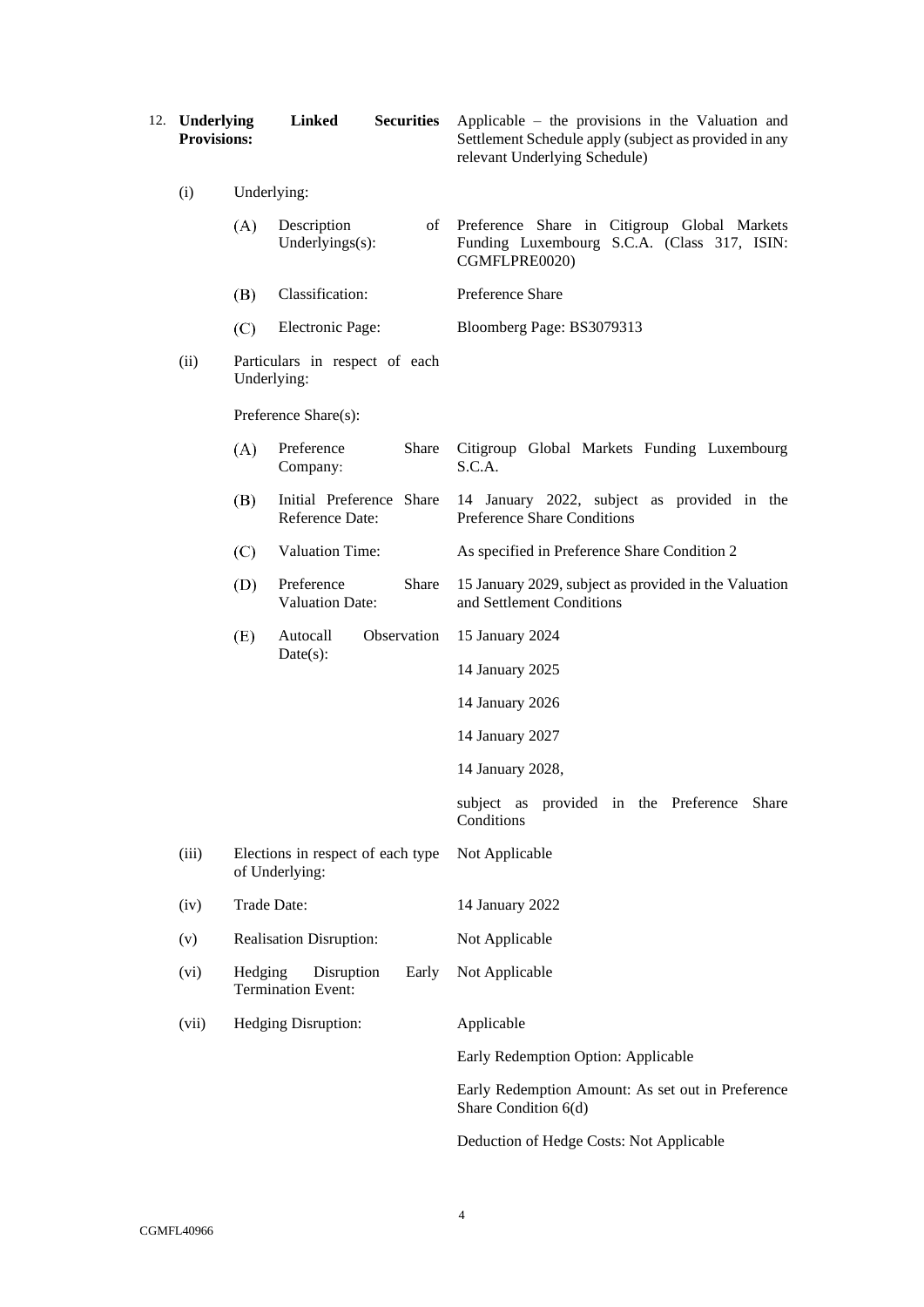|         |                                           | Deduction of Issuer Costs and Hedging and Funding<br><b>Costs: Not Applicable</b> |  |  |
|---------|-------------------------------------------|-----------------------------------------------------------------------------------|--|--|
|         |                                           | Additional Costs on account of Early Redemption:<br>Not Applicable                |  |  |
| (viii)  | Section 871(m) Event:                     | Applicable                                                                        |  |  |
|         |                                           | Early Redemption Option: Applicable                                               |  |  |
|         |                                           | Early Redemption Amount: As set out in Preference<br>Share Condition 6(d)         |  |  |
|         |                                           | Deduction of Hedge Costs: Not Applicable                                          |  |  |
|         |                                           | Deduction of Issuer Costs and Hedging and Funding<br><b>Costs: Not Applicable</b> |  |  |
|         |                                           | Pro Rata Issuer Cost Reimbursement: Not Applicable                                |  |  |
|         |                                           | Additional Costs on account of Early Redemption:<br>Not Applicable                |  |  |
| (ix)    | Taxation<br>for<br>Redemption<br>Reasons: | Applicable                                                                        |  |  |
|         |                                           | Early Redemption Option: Applicable                                               |  |  |
|         |                                           | Early Redemption Amount: As set out in Preference<br>Share Condition 6(d)         |  |  |
|         |                                           | Deduction of Hedge Costs: Not Applicable                                          |  |  |
|         |                                           | Deduction of Issuer Costs and Hedging and Funding<br><b>Costs: Not Applicable</b> |  |  |
|         |                                           | Pro Rata Issuer Cost Reimbursement: Not Applicable                                |  |  |
|         |                                           | Additional Costs on account of Early Redemption:<br>Not Applicable                |  |  |
| (x)     | Change in Law:                            | Applicable                                                                        |  |  |
|         |                                           | Illegality: Applicable                                                            |  |  |
|         |                                           | Material Increased Costs: Applicable                                              |  |  |
|         |                                           | Early Redemption Option: Applicable                                               |  |  |
|         |                                           | Early Redemption Amount: As set out in Preference<br>Share Condition 6(d)         |  |  |
|         |                                           | Deduction of Hedge Costs: Not Applicable                                          |  |  |
|         |                                           | Deduction of Issuer Costs and Hedging and Funding<br><b>Costs: Not Applicable</b> |  |  |
|         |                                           | Additional Costs on account of Early Redemption:<br>Not Applicable                |  |  |
| $(x_i)$ | Increased Cost of Hedging:                | Applicable                                                                        |  |  |
|         |                                           | Early Redemption Option: Applicable                                               |  |  |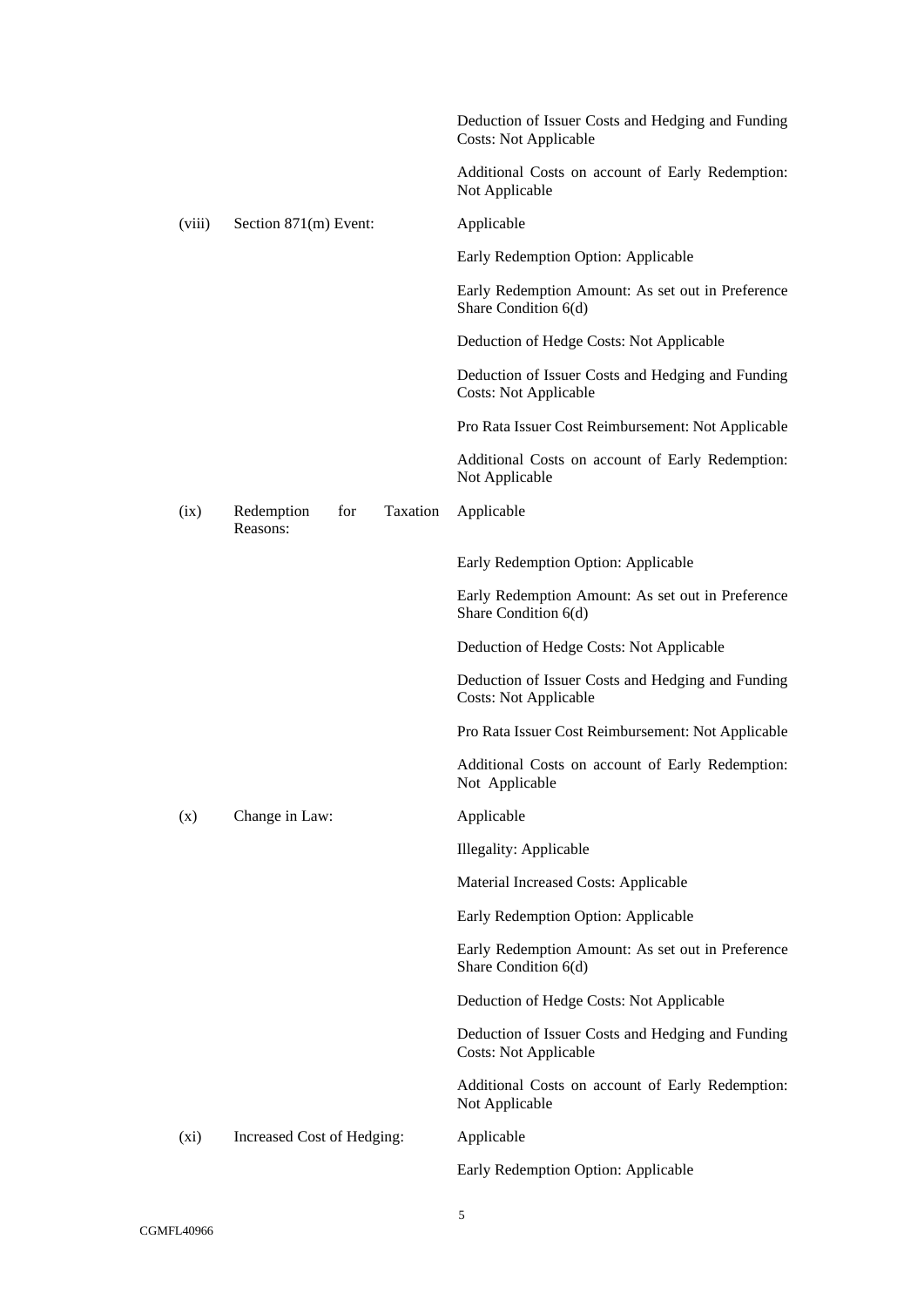|                    |                                               | Early Redemption Amount: As set out in Preference<br>Share Condition 6(d)         |
|--------------------|-----------------------------------------------|-----------------------------------------------------------------------------------|
|                    |                                               | Deduction of Hedge Costs: Not Applicable                                          |
|                    |                                               | Deduction of Issuer Costs and Hedging and Funding<br><b>Costs: Not Applicable</b> |
|                    |                                               | Additional Costs on account of Early Redemption:<br>Not Applicable                |
| (xii)              | Illegality:                                   | Applicable                                                                        |
|                    |                                               | Early Redemption Amount: As set out in Preference<br>Share Condition 6(d)         |
|                    |                                               | Deduction of Hedge Costs: Not Applicable                                          |
|                    |                                               | Deduction of Issuer Costs and Hedging and Funding<br><b>Costs: Not Applicable</b> |
|                    |                                               | Pro Rata Issuer Cost Reimbursement: Not Applicable                                |
|                    |                                               | Additional Costs on account of Early Redemption:<br>Not Applicable                |
| (xiii)             | Securities<br>Continuance<br>of<br>Provision: | Not Applicable                                                                    |
| (xiv)              | Event of Default:                             | Early Redemption Amount: As set out in Preference<br>Share Condition 6(d)         |
|                    |                                               | Deduction of Issuer Costs and Hedging and Funding<br><b>Costs: Not Applicable</b> |
|                    |                                               | Additional Costs on account of Early Redemption:<br>Not Applicable                |
| $\left( xy\right)$ | Minimum Return Amount:                        | Not Applicable                                                                    |

# **PROVISIONS RELATING TO ANY INTEREST AMOUNT, THE REDEMPTION AMOUNT AND ANY ENTITLEMENT DELIVERABLE**

<span id="page-5-1"></span><span id="page-5-0"></span>

| 13. Interest Provisions: |                                                                                    | Not Applicable – the Securities do not bear or pay<br>interest                     |  |  |
|--------------------------|------------------------------------------------------------------------------------|------------------------------------------------------------------------------------|--|--|
|                          | 14. Redemption Provisions:                                                         |                                                                                    |  |  |
| (i)                      | Issuer Call:                                                                       | Not Applicable                                                                     |  |  |
| (ii)                     | Investor Put:                                                                      | Not Applicable                                                                     |  |  |
| (iii)                    | Mandatory Early Redemption Not Applicable<br>Provisions:                           |                                                                                    |  |  |
| (iv)                     | <b>Redemption Amount:</b>                                                          | See item (v) below                                                                 |  |  |
| (v)                      | Underlying Linked Securities<br><b>Redemption Provisions</b>                       | Applicable                                                                         |  |  |
|                          | relating to the<br><b>Provisions</b><br>Preference<br>Redemption Amount in respect | Applicable – the Securities are Preference Share<br>Share-Linked Linked Securities |  |  |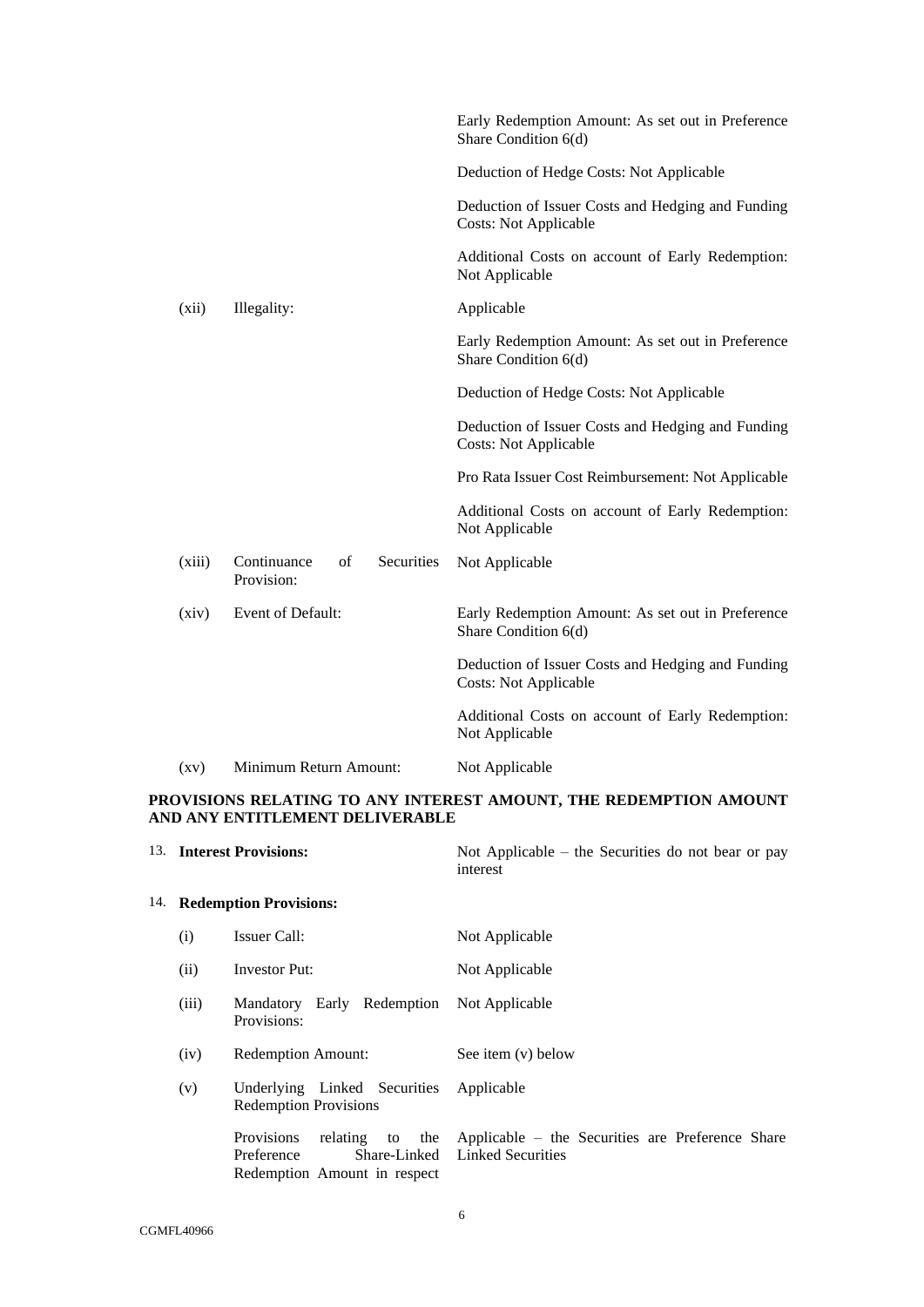| of Preference Share Linked<br>Securities                                                      |                                                                                                                                                                                                                                     |
|-----------------------------------------------------------------------------------------------|-------------------------------------------------------------------------------------------------------------------------------------------------------------------------------------------------------------------------------------|
| (A)<br>Redemption Underlying:                                                                 | The Underlying                                                                                                                                                                                                                      |
| Specified Final Valuation<br>(B)<br>Date:                                                     | 10 Business Days following the Preference Share<br><b>Valuation Date</b>                                                                                                                                                            |
| 15. FX Provisions:                                                                            | Not Applicable                                                                                                                                                                                                                      |
| 16. FX Performance:                                                                           | Not Applicable                                                                                                                                                                                                                      |
| PROVISIONS RELATING TO CREDIT LINKED NOTES                                                    |                                                                                                                                                                                                                                     |
| 17. Credit Linked Notes:                                                                      | Not Applicable                                                                                                                                                                                                                      |
| PROVISIONS RELATING TO INDEX SKEW NOTES                                                       |                                                                                                                                                                                                                                     |
| 18. Index Skew Notes:                                                                         | Not Applicable                                                                                                                                                                                                                      |
| <b>GENERAL PROVISIONS APPLICABLE TO THE SECURITIES</b>                                        |                                                                                                                                                                                                                                     |
| 19. Form of Securities:                                                                       | <b>Registered Securities</b>                                                                                                                                                                                                        |
|                                                                                               | Regulation S Global Registered Security Certificate<br>registered in the name of a nominee for a common<br>depositary<br>for Euroclear<br>and Clearstream,<br>Luxembourg                                                            |
| 20. New Safekeeping Structure:                                                                | Not Applicable                                                                                                                                                                                                                      |
| 21. Business Centre(s):                                                                       | London and New York City                                                                                                                                                                                                            |
| 22. Business Day Jurisdiction(s) or other<br>special provisions relating to payment<br>dates: | London and New York City                                                                                                                                                                                                            |
| 23. Redenomination, renominalisation and<br>reconventioning provisions:                       | Not Applicable                                                                                                                                                                                                                      |
| 24. Consolidation provisions:                                                                 | The provisions of General Condition 14 (Further<br><i>Issues</i> ) apply                                                                                                                                                            |
| 25. Substitution provisions:                                                                  | Not Applicable: The provisions of General Condition<br>17 (Substitution of the Issuer, the CGMHI Guarantor<br>and the CGMFL Guarantor) do not apply                                                                                 |
| <b>Additional Requirements:</b>                                                               | Not Applicable                                                                                                                                                                                                                      |
| 26. Name and address of Calculation<br>Agent:                                                 | Citigroup Global Markets Limited (acting through its<br>EMEA Equity Index Exotic Trading Desk (or any<br>successor department/group)) at Citigroup Centre,<br>Canada Square, Canary Wharf, London E14 5LB,<br><b>United Kingdom</b> |
| 27. Determination Agent:                                                                      | Not Applicable                                                                                                                                                                                                                      |
| 28. Determinations:                                                                           |                                                                                                                                                                                                                                     |
| Standard:<br>(i)                                                                              | Sole and Absolute Determination                                                                                                                                                                                                     |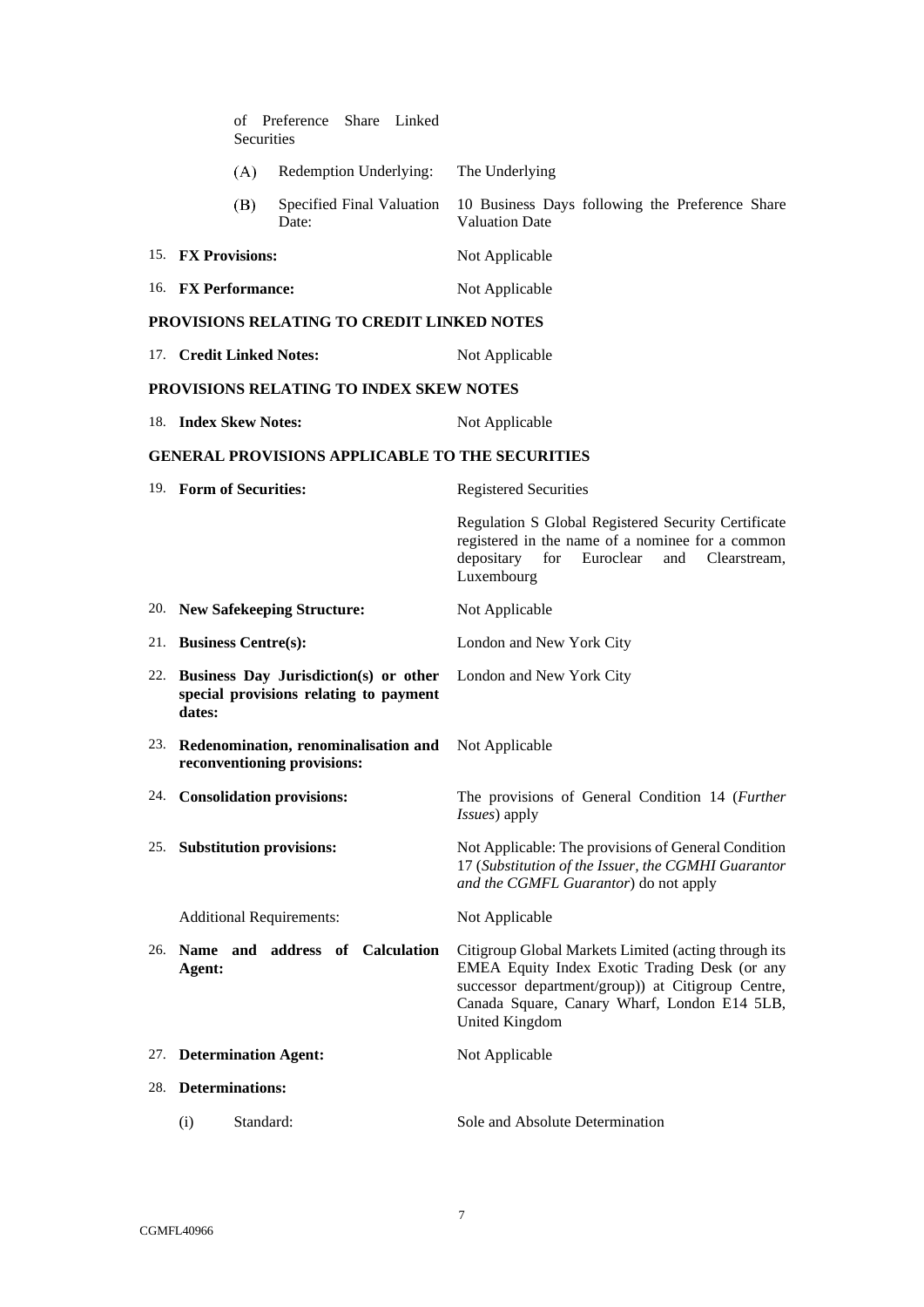- (ii) Minimum Amount Adjustment Not Applicable Prohibition:
- 29. **Determinations and Exercise Discretion (BEC):** of Not Applicable
- 30. **Prohibition of sales to consumers in Belgium:** Applicable
- 31. **Additional provisions applicable to Italian Listed Certificates:** Not Applicable

358258719/Ashurst(EML/JCHONG)/JB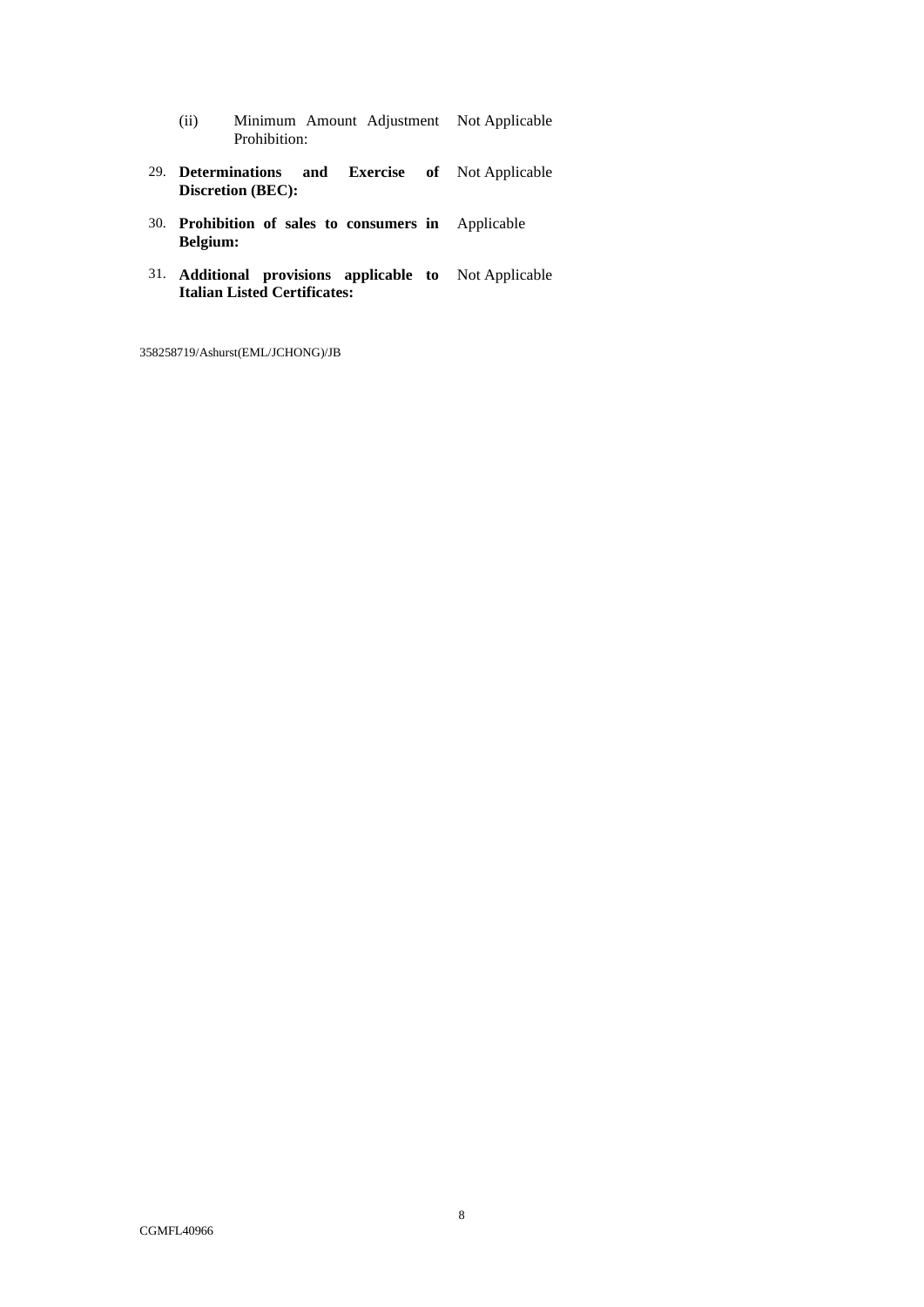## **PART B– OTHER INFORMATION**

## <span id="page-8-0"></span>**1. LISTING AND ADMISSION TO TRADING:**

Admission to trading and listing: Application will be made by the Issuer (or on its behalf) for the Securities to be admitted to trading on the Regulated Market of the London Stock Exchange and to the Official List with effect from on or around the Issue Date

#### **2. RATINGS**

Ratings: The Securities are not rated.

# **3. INTERESTS OF NATURAL AND LEGAL PERSONS INVOLVED IN THE ISSUE/OFFER**

Save for any fees payable to the Initial UK Authorised Offeror(s), so far as the Issuer is aware, no person involved in the offer of the Securities has an interest material to the Offer

# **4. REASONS FOR THE OFFER, ESTIMATED NET PROCEEDS AND TOTAL EXPENSES**

| (i)   | Reasons for the Offer:    | See "Use of Proceeds" in the Current Base<br>Prospectus <sup>2</sup>                                                                                                                                                                                                                                                                                                          |
|-------|---------------------------|-------------------------------------------------------------------------------------------------------------------------------------------------------------------------------------------------------------------------------------------------------------------------------------------------------------------------------------------------------------------------------|
| (ii)  | Estimated net proceeds:   | An amount equal to 100 per cent. of the final<br>Aggregate Principal Amount of the Securities issued<br>on the Issue Date. For the avoidance of doubt, the<br>estimated net proceeds reflect the proceeds to be<br>received by the Issuer on the Issue Date. They are not<br>a reflection of the fees payable by/to the Dealer<br>and/or the Initial UK Authorised Offeror(s) |
| (iii) | Estimated total expenses: | Approximately USD 12,000 (listing fees and legal                                                                                                                                                                                                                                                                                                                              |

# **5. INFORMATION ABOUT THE PAST AND FUTURE PERFORMANCE AND VOLATILITY OF THE OR EACH UNDERLYING**

expenses)

Information about the past and future performance of the or each Underlying is electronically available free of charge from the applicable Electronic Page(s) specified for such Underlying in [Part A above](#page-1-0)

# **6. UK BENCHMARKS REGULATION<sup>2</sup>**

UK Benchmarks Regulation: Article Not Applicable 29 (2) statement on benchmarks:

#### **7. DISCLAIMER**

#### **Bloomberg®**

Certain information contained in this Final Terms consists of extracts from or summaries of information that is publicly-available from Bloomberg L.P. (Bloomberg®). The Issuer and the CGMFL Guarantor accept responsibility for accurately reproducing such extracts or summaries and, as far as the Issuer and the CGMFL Guarantor are aware and are able to ascertain from such publicly available information, no facts have been omitted which would render the reproduced information inaccurate or misleading. Bloomberg® makes no representation, warranty or undertaking, express or implied, as to the accuracy of the reproduction of such information, and accepts no responsibility for the reproduction of such information or for the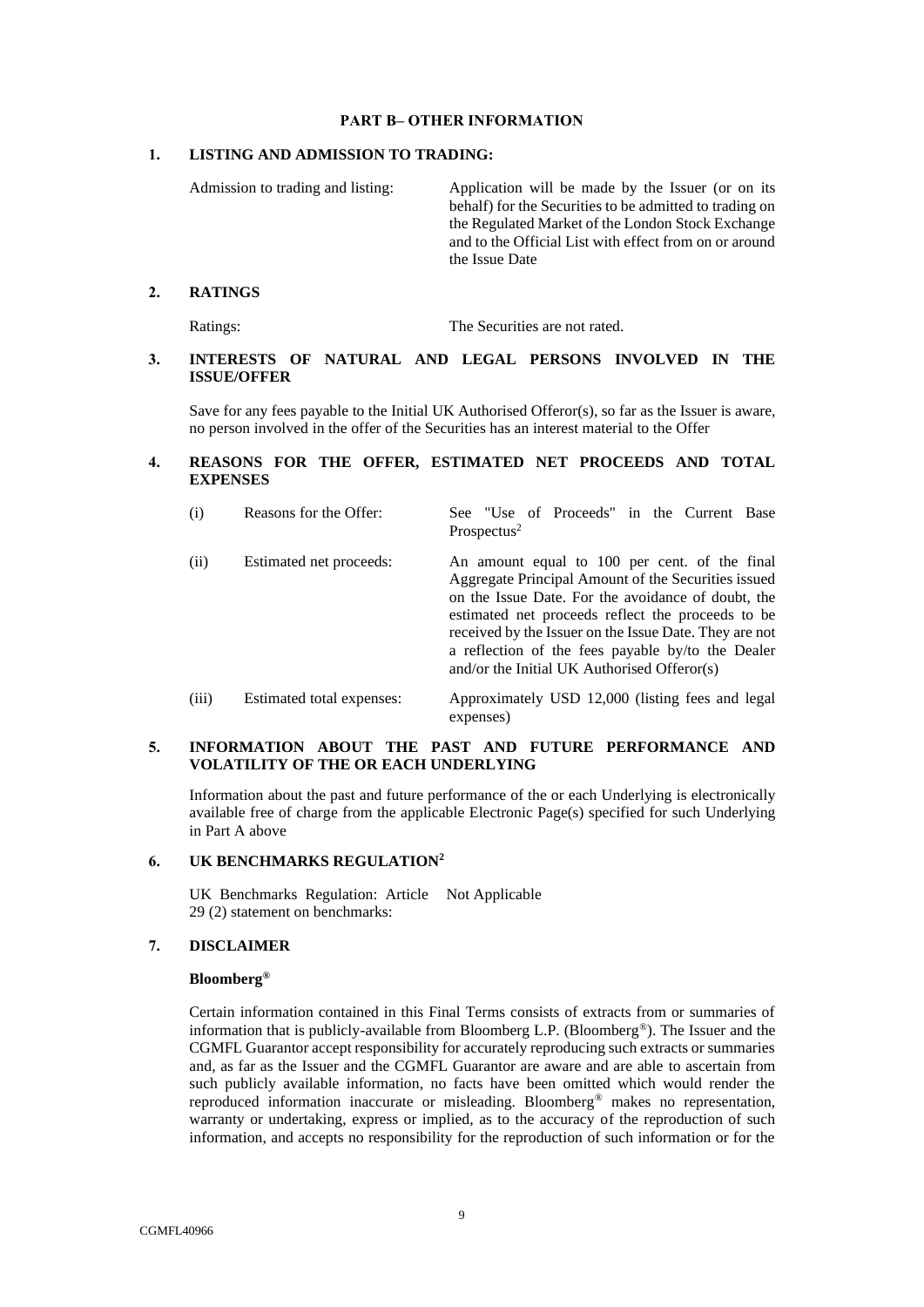merits of an investment in the Securities. Bloomberg® does not arrange, sponsor, endorse, sell or promote the issue of the Securities.

# **8. OPERATIONAL INFORMATION**

|                                                                                      | <b>ISIN Code:</b>        |                                                                                                                                                                                                                      | XS2405083978                        |  |  |
|--------------------------------------------------------------------------------------|--------------------------|----------------------------------------------------------------------------------------------------------------------------------------------------------------------------------------------------------------------|-------------------------------------|--|--|
|                                                                                      |                          | Common Code:                                                                                                                                                                                                         | 240508397                           |  |  |
|                                                                                      | <b>CUSIP:</b>            |                                                                                                                                                                                                                      | 5C029X9N5                           |  |  |
|                                                                                      | WKN:                     |                                                                                                                                                                                                                      | Not Applicable                      |  |  |
|                                                                                      | Valoren:                 |                                                                                                                                                                                                                      | Not Applicable                      |  |  |
|                                                                                      | CFI:                     |                                                                                                                                                                                                                      | <b>DTZNFR</b>                       |  |  |
|                                                                                      | FISN:                    |                                                                                                                                                                                                                      | CITIGROUP GLOBA/ZERO CPNEMTN 202901 |  |  |
|                                                                                      | Euroclear<br>applicable: | Any clearing system(s) other than<br>Bank<br>S.A./N.V.,<br>Clearstream<br>Banking,<br>société<br>anonyme and DTC and the relevant<br>identification number(s) and details<br>relating to the relevant depositary, if | Not Applicable                      |  |  |
|                                                                                      | Delivery:                |                                                                                                                                                                                                                      | Delivery versus payment             |  |  |
| Names and address of the Swedish<br>Securities Issuing and Paying Agent (if<br>any): |                          |                                                                                                                                                                                                                      | Not Applicable                      |  |  |
|                                                                                      | any):                    | Names and address of the Finnish<br>Securities Issuing and Paying Agent (if                                                                                                                                          | Not Applicable                      |  |  |
|                                                                                      | any):                    | Names and address of the French<br>Securities Issuing and Paying Agent (if                                                                                                                                           | Not Applicable                      |  |  |
|                                                                                      |                          | Names and addresses of additional<br>Paying Agent(s) (if any):                                                                                                                                                       | Not Applicable                      |  |  |
|                                                                                      |                          | Intended to be held in a manner which<br>would allow Eurosystem eligibility:                                                                                                                                         | Not Applicable                      |  |  |
| 9.                                                                                   |                          | <b>DISTRIBUTION</b>                                                                                                                                                                                                  |                                     |  |  |
|                                                                                      | (i)                      | Method of distribution:                                                                                                                                                                                              | Non-syndicated                      |  |  |
|                                                                                      | (ii)                     | syndicated,<br>names<br>If<br>and<br>addresses of the Lead Manager<br>and the other Managers and<br>underwriting commitments:                                                                                        | Not Applicable                      |  |  |
|                                                                                      | (iii)                    | Date<br>of<br>Subscription<br>Agreement:                                                                                                                                                                             | Not Applicable                      |  |  |
|                                                                                      | (iv)                     | Stabilisation<br>$Manager(s)$ (if<br>any):                                                                                                                                                                           | Not Applicable                      |  |  |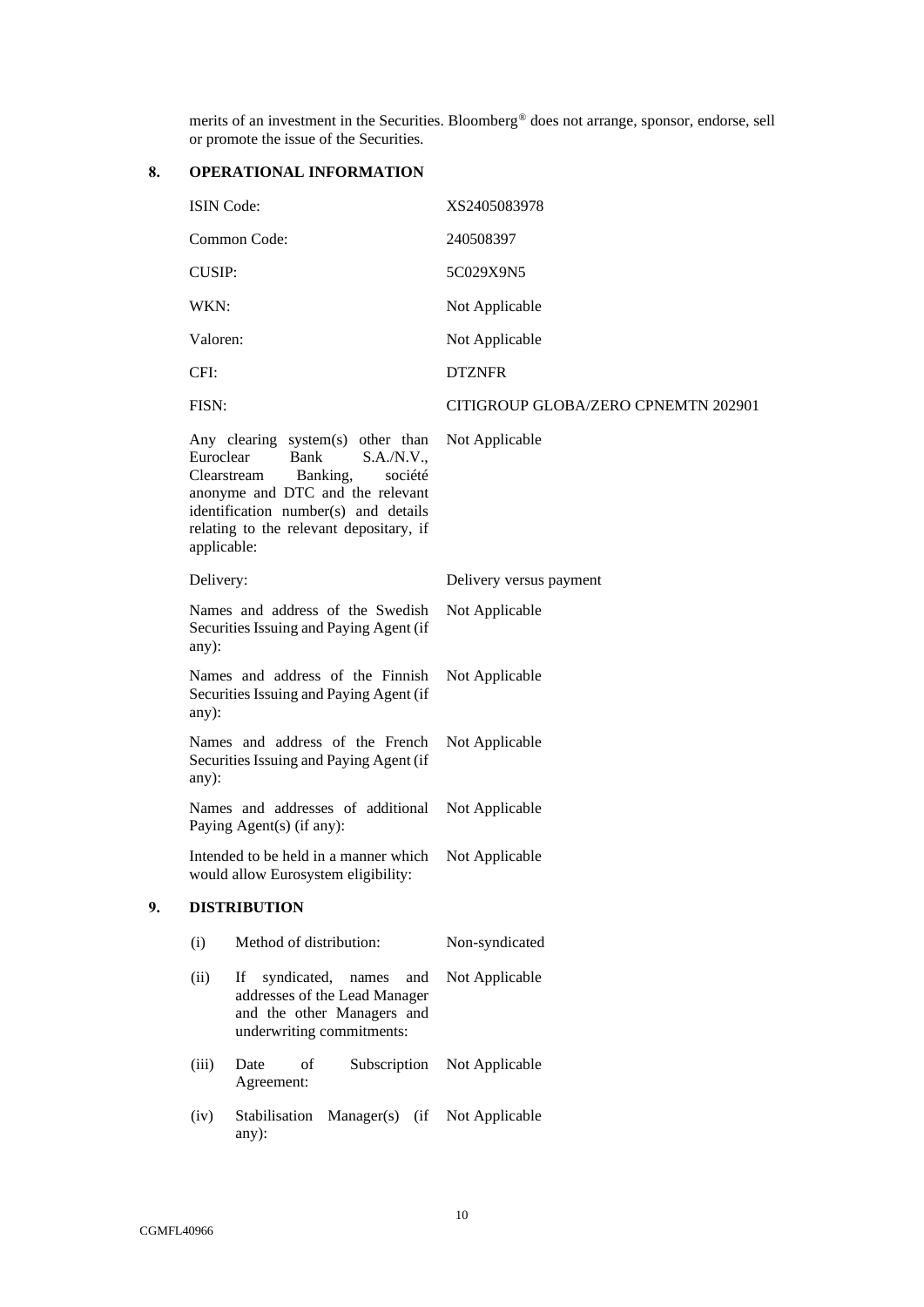|     | (v)          | If non-syndicated, name and<br>address of Dealer:                     | Citigroup Global Markets Limited at Citigroup<br>Centre, Canada Square, Canary Wharf, London E14<br>5LB, United Kingdom                                                                                                                                                                                                                                                            |
|-----|--------------|-----------------------------------------------------------------------|------------------------------------------------------------------------------------------------------------------------------------------------------------------------------------------------------------------------------------------------------------------------------------------------------------------------------------------------------------------------------------|
|     | (vi)         | commission<br>Total<br>and<br>concession:                             | No commissions and concessions are payable by the<br>Issuer to the Dealer.                                                                                                                                                                                                                                                                                                         |
|     |              |                                                                       | The fee payable by the Dealer to the Initial UK<br>Authorised Offeror(s) is up to $3.00$ per cent. per<br>Specified Denomination.                                                                                                                                                                                                                                                  |
|     |              |                                                                       | Investors can obtain more information about the fee<br>by contacting the relevant UK Authorised Offeror or<br>the Dealer at the relevant address(es) set out herein.                                                                                                                                                                                                               |
|     | (vii)        | Non-exempt Offer:                                                     | An offer (the United Kingdom Offer) of the<br>Securities may be made by Walker Crips Investment<br>Management Limited (the Initial UK Authorised<br><b>Offeror(s)</b> other than pursuant to section 86 of the<br>FSMA during the period from (and including) 22<br>November 2021 to (and including) 7 January 2022<br>(the United Kingdom Offer Period) in the United<br>Kingdom. |
|     |              |                                                                       | Offers (if any) in any Member State other than the<br>Public Offer Jurisdiction(s) will only be made<br>pursuant to an exemption from the obligation under<br>the EU Prospectus Regulation to publish a prospectus                                                                                                                                                                 |
|     |              |                                                                       | UK Authorised Offeror(s) means the Initial UK<br>Authorised Offeror(s)                                                                                                                                                                                                                                                                                                             |
|     |              |                                                                       | Public Offer Jurisdiction(s) means the United<br>Kingdom                                                                                                                                                                                                                                                                                                                           |
|     |              |                                                                       | See further Paragraph 10 below.                                                                                                                                                                                                                                                                                                                                                    |
|     | (viii)       | General Consent:                                                      | Not Applicable                                                                                                                                                                                                                                                                                                                                                                     |
|     | (ix)         | Other conditions to consent:                                          | Not Applicable                                                                                                                                                                                                                                                                                                                                                                     |
|     | (x)          | Prohibition of Sales to EEA Applicable<br><b>Retail Investors:</b>    |                                                                                                                                                                                                                                                                                                                                                                                    |
|     | $(x_i)$      | Prohibition of Sales to UK Not Applicable<br><b>Retail Investors:</b> |                                                                                                                                                                                                                                                                                                                                                                                    |
| 10. |              | <b>TERMS AND CONDITIONS OF THE OFFER</b>                              |                                                                                                                                                                                                                                                                                                                                                                                    |
|     | Offer Price: |                                                                       | The Offer Price in respect of each Calculation<br>Amount offered by the Initial UK Authorised<br>Offeror(s) to investors in the United Kingdom (the<br>United Kingdom Offer Price) is GBP 1.00 per<br><b>Calculation Amount</b>                                                                                                                                                    |
|     | subject:     | Conditions to which the Offer is                                      | If the Issuer receives subscriptions for Securities<br>with an Aggregate Principal Amount of GBP<br>5,000,000, the Issuer may end the United Kingdom<br>Offer Period before 7 January 2022                                                                                                                                                                                         |
|     |              |                                                                       | In the event that the United Kingdom Offer Period is                                                                                                                                                                                                                                                                                                                               |

<span id="page-10-0"></span>shortened as described above, the Issuer shall publish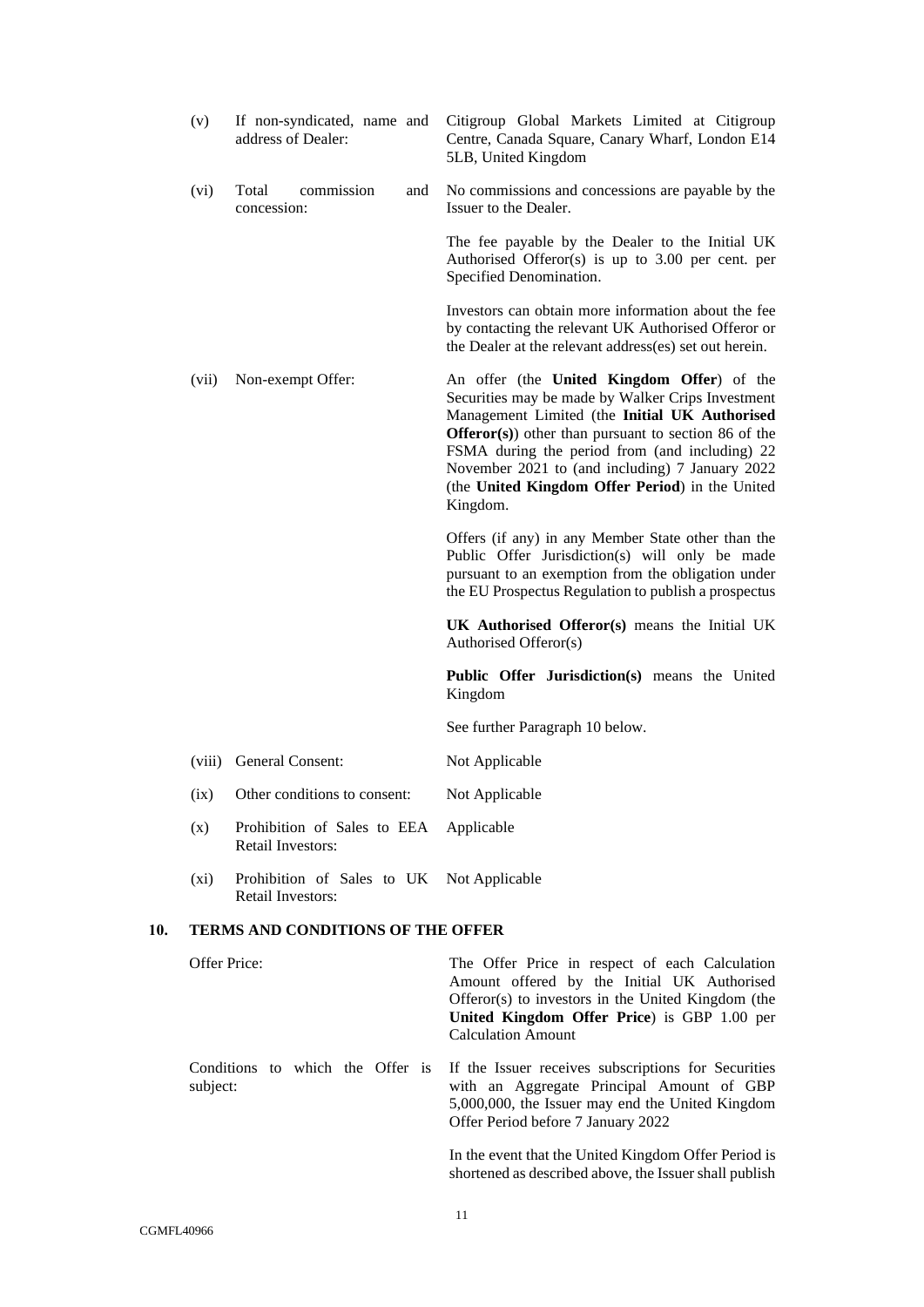a notice on the website of the Issuer and/or the Dealer [\(https://citibankinternational.co.uk/EN/Home\)](https://citibankinternational.co.uk/EN/Home)

The Issuer reserves the right, in its absolute discretion, to cancel the United Kingdom Offer and the issue of the Securities in the United Kingdom at any time prior to the Issue Date. In such an event all application monies relating to applications for Securities under the United Kingdom Offer will be returned (without interest) to applicants at the applicant's risk by no later than 30 days after the date on which the United Kingdom Offer of the Securities is cancelled. Application monies will be returned by cheque mailed to the applicant's address as indicated on the application form, or by wire transfer to the bank account as detailed on the application form or by any other method as the Issuer deems to be appropriate

The Issuer shall publish a notice on the website of the Issuer and/or the Dealer [\(https://citibankinternational.co.uk/EN/Home\)](https://citibankinternational.co.uk/EN/Home) in the event that the United Kingdom Offer is cancelled and the Securities are not issued in the United Kingdom pursuant to the above

Description of the application process: Applications for the purchase of Securities may be made by a prospective investor in the United Kingdom to the Initial UK Authorised Offeror(s)

> Pursuant to anti-money laundering laws and regulations in force in the United Kingdom, the Issuer, Citigroup Global Markets Limited or any of their authorised agents may require evidence in connection with any application for Securities, including further identification of the applicant(s), before any Securities are issued

> Each prospective investor in the United Kingdom should ascertain from the Initial UK Authorised Offeror(s) when the Initial UK Authorised Offeror(s) will require receipt of cleared funds from it in respect of its application for the purchase of any Securities and the manner in which payment should be made to the Initial UK Authorised Offeror(s)

> The Issuer may decline applications and/or accept subscriptions which would exceed the Aggregate Principal Amount of GBP 5,000,000, as further described below

It may be necessary to scale back applications under the United Kingdom Offer

In the event that subscriptions for Securities under the United Kingdom Offer are reduced due to oversubscription, the Issuer will allot Securities to applicants on a pro rata basis, rounded up or down to the nearest integral multiple of GBP 1.00 in principal amount of Securities, as determined by the Issuer,

Description of possibility to reduce subscriptions and manner for refunding excess amount paid by applicants: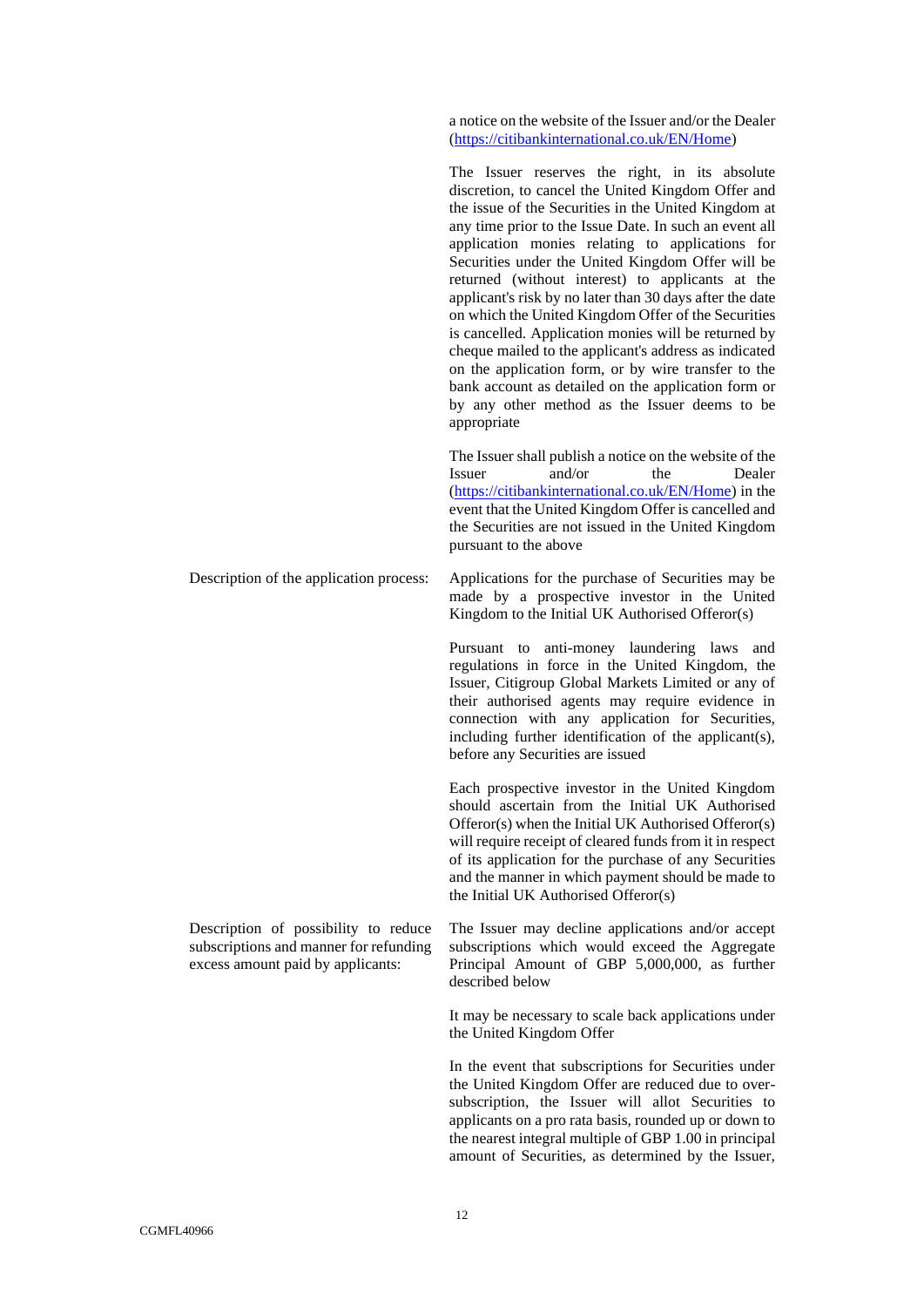and subject to a minimum allotment per applicant of the Calculation Amount

The Issuer also reserves the right, in its absolute discretion, to decline in whole or in part an application for Securities under the United Kingdom Offer in accordance with all applicable laws and regulations and/or in order to comply with any applicable laws and regulations. Accordingly, an applicant for Securities may, in such circumstances, not be issued the number of (or any) Securities for which it has applied

Excess application monies will be returned (without interest) by cheque mailed to the relevant applicant's address as indicated on the application form, or by wire transfer to the bank account as detailed on the application form or by any other method as the Issuer deems to be appropriate

The Issuer also reserves the right to accept any subscriptions for Securities which would exceed the "up to" aggregate principal amount of the Securities of GBP 5,000,000 and the Issuer may increase the "up to" aggregate principal amount of the Securities

The Issuer shall publish a new final terms in respect of any fungible increase in aggregate principal amount on the website of the Issuer and/or the Dealer [\(https://citibankinternational.co.uk/EN/Home\)](https://citibankinternational.co.uk/EN/Home)

Details of the minimum and/or maximum amount of application:

Details of the method and time limits for paying up and delivering the Securities:

Manner in and date on which results of the offer are to be made public:

Procedure for exercise of any right of pre-emption, negotiability of subscription rights and treatment of subscription rights not exercised:

Whether tranche(s) have been reserved for certain countries:

Process for notification to applicants of the amount allotted and the indication whether dealing may begin before notification is made:

The minimum amount of any subscription is GBP 1,000 in principal amount of the Securities

Securities will be available on a delivery versus payment basis

The Issuer estimates that the Securities will be delivered to the purchaser's respective book-entry securities accounts on or around the Issue Date

By means of a notice published by the Issuer on the website of the Issuer and/or the Dealer [\(https://citibankinternational.co.uk/EN/Home\)](https://citibankinternational.co.uk/EN/Home)

Not Applicable

Offers may be made by the Initial UK Authorised Offeror(s) to any person in the United Kingdom

Applicants in the United Kingdom will be notified directly by the Initial UK Authorised Offeror(s) of the success of their application

Dealing in the Securities may commence on the Issue Date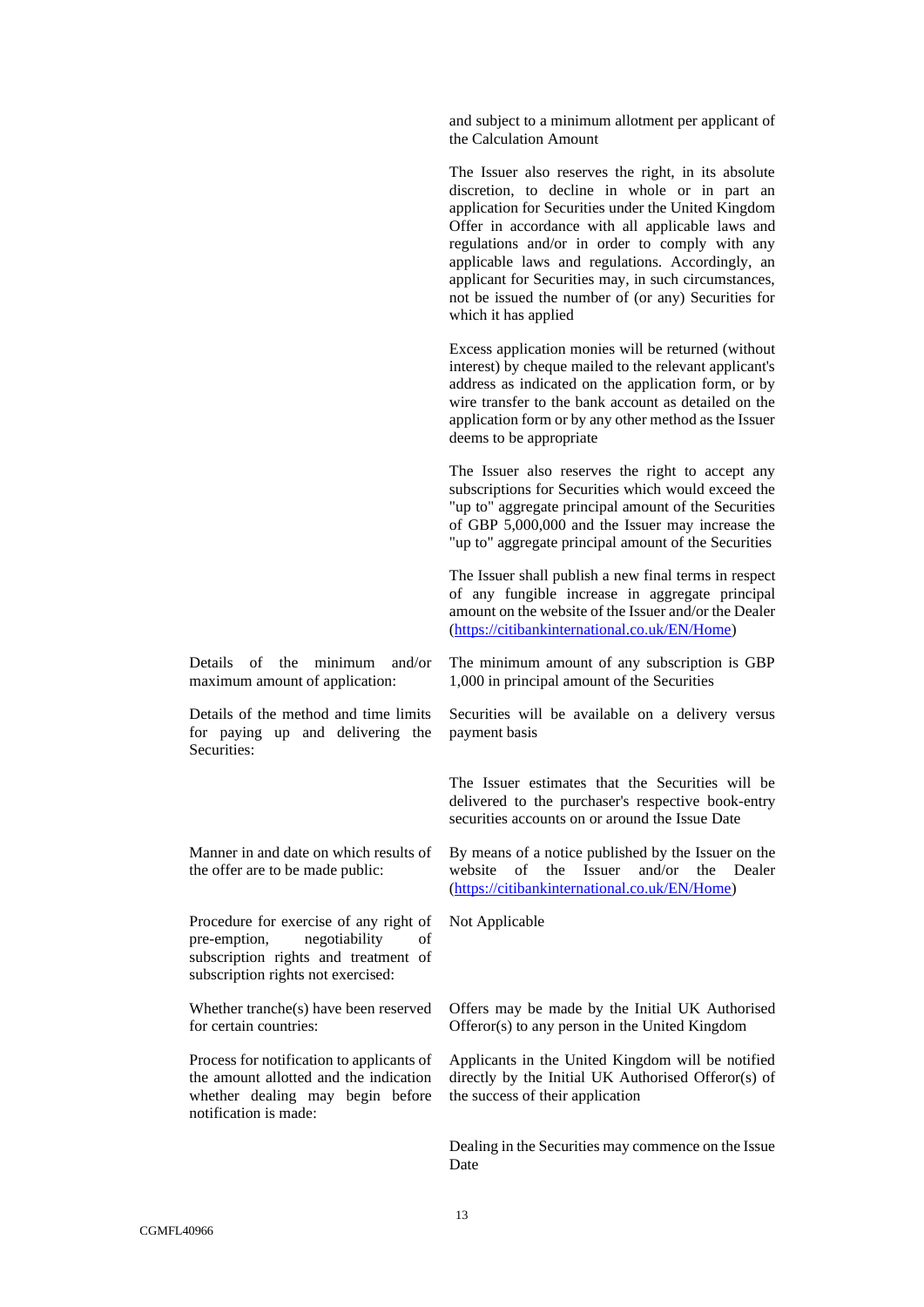Amount of any expenses and taxes specifically charged to the subscriber or purchaser:

Name(s), address(es), legal entity identifier, domicile, legal form and law and country of incorporation to the extent known to the Issuer, of the placers in the various countries where

the offer takes place:

Apart from the United Kingdom Offer Price, the Issuer is not aware of any expenses and taxes specifically charged to the subscriber or purchaser in the United Kingdom

For details of withholding taxes applicable to subscribers in the United Kingdom see the section entitled "*United Kingdom Taxation*" under "*Taxation of Securities*" in the Current Base Prospectus<sup>2</sup>

The Securities will be publicly offered in the United Kingdom through the Initial UK Authorised Offeror(s):

Walker Crips Investment Management Limited Old Change House, 128 Queen Victoria Street, London, EC4V 4BJ

Walker Crips Investment Management Limited is registered in England and authorised and regulated by the Financial Conduct Authority.

Its LEI is 213800T71F7VD5ANZI55.

#### **11. UNITED STATES TAX CONSIDERATIONS**

General: The Securities are Non-U.S. Issuer Securities.

Section 871(m): The Issuer has determined that the Securities are not Specified ELIs for the purpose of Section 871(m).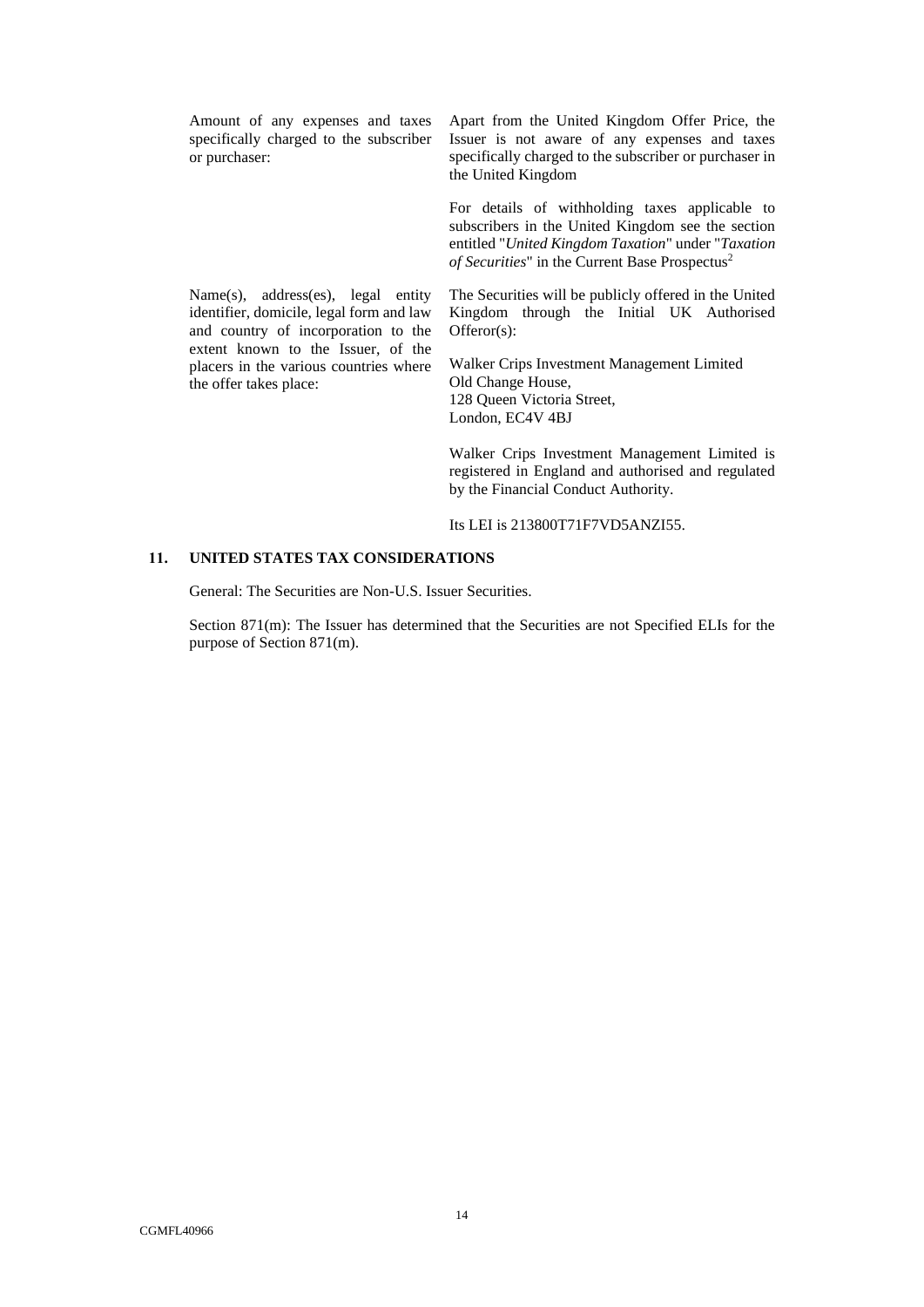# **ANNEX**

## **SUMMARY**

#### **INTRODUCTION AND WARNINGS**

The Summary should be read as an introduction to the Current Base Prospectus. Any decision to invest in the Securities should be based on a consideration of the Current Base Prospectus as a whole by the investor. In certain circumstances, the investor could lose all or part of the invested capital. Civil liability attaches only to those persons who have tabled the Summary, including any translation thereof, but only where the Summary is misleading, inaccurate or inconsistent when read together with the other parts of the Current Base Prospectus or it does not provide, when read together with the other parts of the Current Base Prospectus, key information in order to aid investors when considering whether to invest in the Securities<sup>3</sup>.

#### *You are about to purchase a product that is not simple and may be difficult to understand*.

*The Securities:* Issue of up to GBP 5,000,000 Citigroup Global Markets Funding Luxembourg S.C.A. Notes due January 2029 linked to Preference Shares of Citigroup Global Markets Funding Luxembourg S.C.A. CGMFL40966.

*The Issuer:* Citigroup Global Markets Funding Luxembourg S.C.A. Its registered office is at 31, Z.A. Bourmicht, L-8070 Bertrange, Grand Duchy of Luxembourg and its telephone number is +352 45 14 14 447. Its Legal Entity Identifier ("**LEI**") is 549300EVRWDWFJUNNP53.

*The Authorised Offeror(s):* The Authorised Offeror is Walker Crips Investment Management Limited, at Old Change House, 128 Queen Victoria Street, London, EC4V 4BJ. Its LEI is 213800T71F7VD5ANZI55.

*Competent authority:* The "**Current Base Prospectus**" was approved on 3 December 2021 by the Financial Conduct Authority of the United Kingdom (the "**FCA**"), with its address at 12 Endeavour Square, London E20 1JN, England (Telephone number:  $+44$  207 066 1000)<sup>4</sup>.

# **KEY INFORMATION ON THE ISSUER**

#### **Who is the Issuer of the Securities?**

*Domicile and legal form of the Issuer, LEI, law under which the Issuer operates and country of incorporation:* The Issuer was incorporated as a corporate partnership limited by shares (*société en commandite par actions*) on 24 May 2012 under the laws of Luxembourg for an unlimited duration and is registered with the Register of Trade and Companies of Luxembourg (*Registre de commerce et des sociétés, Luxembourg*) under number B 169.199. Its LEI is 549300EVRWDWFJUNNP53.

*Issuer's principal activities:* The Issuer grants loans and other forms of funding to Citigroup Inc. and its subsidiaries (the "**Group**"), and therefore may compete in any market in which the Group has a presence, and may finance itself in whatever form, including through issuance of the Securities, and carry on incidental activities.

*Major shareholders, including whether it is directly or indirectly owned or controlled and by whom:* The shares of the Issuer are held by Citigroup Global Markets Funding Luxembourg GP S.à r.l. and Citigroup Global Markets Limited ("**CGML**" or the "**Guarantor**"). All of the issued share capital of CGML is owned by Citigroup Global Markets Holdings Bahamas Limited, which is an indirect subsidiary of Citigroup Inc.

*Key managing directors:* The Issuer is managed by Citigroup Global Markets Funding Luxembourg GP S.à r.l. in its capacity as manager (the "**Corporate Manager**"). The members of the board of managers of the Corporate Manager are Ms. Alberta Brusi, Mr. Vincent Mazzoli, Mr. Jonas Bossau, Ms. Milka Krasteva and Mr. Dimba Kier.

*Statutory auditors:* The Issuer's approved statutory auditor (*réviseur d'entreprises agréé*) is KPMG Luxembourg Société Coopérative of 39, avenue J.F. Kennedy, L-1855, Luxembourg.

#### **What is the key financial information regarding the Issuer?**

The following key financial information has been extracted from the audited non-consolidated financial statements of the Issuer for the years ended 31 December 2020 and 2019, and from the unaudited non-consolidated interim financial statements of the Issuer for the period ended 30 June 2021.

<sup>&</sup>lt;sup>3</sup> The Introduction and Warnings are updated to reflect the publication of the CGMFL Base Prospectus in relation to the Programme dated 3 December 2021.

<sup>4</sup> The Competent Authority section is updated to reflect the publication of the CGMFL Base Prospectus in relation to the Programme dated 3 December 2021.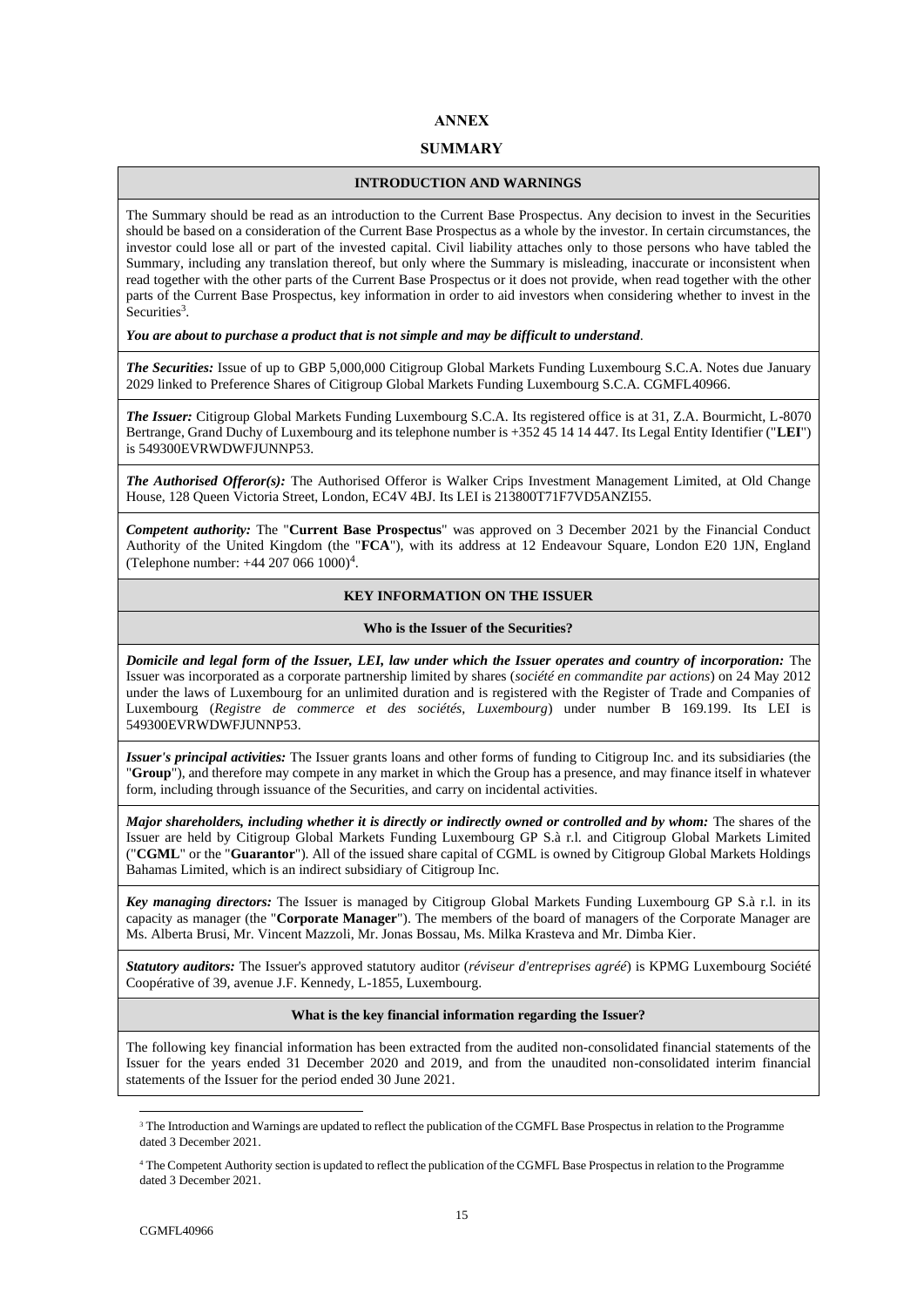| <b>Summary information – income statement</b>                                                                                                                      |                                                           |            |                                                                                                          |                                                    |                                                                        |                                                              |  |
|--------------------------------------------------------------------------------------------------------------------------------------------------------------------|-----------------------------------------------------------|------------|----------------------------------------------------------------------------------------------------------|----------------------------------------------------|------------------------------------------------------------------------|--------------------------------------------------------------|--|
|                                                                                                                                                                    | <b>Year ended 31</b><br><b>December</b><br>2020 (audited) |            | <b>Six</b><br>Year ended 31<br>ended 30 June<br><b>December</b><br>2019 (audited)<br>2021<br>(unaudited) |                                                    | <b>Six</b><br>months<br>months<br>ended 30 June<br>2020<br>(unaudited) |                                                              |  |
| Profit before income tax (in thousands of<br>U.S. dollars)                                                                                                         | 113                                                       | 121        |                                                                                                          | 64                                                 |                                                                        | 64                                                           |  |
| Summary information - balance sheet                                                                                                                                |                                                           |            |                                                                                                          |                                                    |                                                                        |                                                              |  |
|                                                                                                                                                                    | Year<br>ended<br><b>December</b><br>(audited)             | 31<br>2020 | Year<br><b>December</b><br>(audited)                                                                     | ended<br>31<br>2019                                | <b>June</b>                                                            | Six months ended 30<br>2021<br>(unaudited)                   |  |
| Net financial debt (long term debt plus short)<br>term debt minus cash) (in thousands of U.S.<br>dollars)                                                          | 18,588,258                                                | 12,746,867 |                                                                                                          |                                                    | 23,442,327                                                             |                                                              |  |
| ratio<br>assets/current<br>Current<br>(current)<br>liabilities)                                                                                                    | 100%                                                      | 100%       |                                                                                                          | 100%                                               |                                                                        |                                                              |  |
| Debt to equity ratio (total liabilities/total<br>shareholder equity)                                                                                               | 1868714%                                                  |            | 1395849%                                                                                                 |                                                    |                                                                        | 2241453%                                                     |  |
| Interest<br>ratio<br>(operating)<br>cover<br>income/interest expense)*                                                                                             | Not Applicable                                            |            | Not Applicable                                                                                           | Not Applicable                                     |                                                                        |                                                              |  |
| Summary information – cash flow statement                                                                                                                          |                                                           |            |                                                                                                          |                                                    |                                                                        |                                                              |  |
|                                                                                                                                                                    | <b>Year ended 31</b><br><b>December</b><br>2020 (audited) |            | <b>Year ended 31</b><br><b>December</b><br>2019 (audited)                                                | <b>Six</b><br>ended 30 June<br>2021<br>(unaudited) | months                                                                 | <b>Six</b><br>months<br>ended 30 June<br>2020<br>(unaudited) |  |
| Net cash flows from operating activities (in<br><i>thousands of U.S. dollars</i> )                                                                                 | $-11,875$                                                 | 9,381      |                                                                                                          | $-18,100$                                          |                                                                        | $-13,277$                                                    |  |
| Net cash flows from financing activities (in<br>thousands of U.S. dollars)                                                                                         | 4,871,709                                                 |            | 3,518,482<br>4.409.702                                                                                   |                                                    |                                                                        | 3,901,494                                                    |  |
| Net cash flows from investing activities (in<br><i>thousands of U.S. dollars</i> )<br>*In accordance with IFRS, the Issuer does not present any interest expenses. | $-4,871,701$                                              |            | $-3,518,473$                                                                                             | $-4,409,702$                                       |                                                                        | $-3,901,494$                                                 |  |

*Qualifications in audit report on historical financial information:* There are no qualifications in the audit report of the Issuer on its audited historical financial information.

#### **What are the key risks that are specific to the Issuer?**

The Issuer is subject to the following key risks:

- The Issuer is subject to intra-group credit risk. From time to time, the Issuer enters into derivative transactions with CGML to offset or hedge its liabilities to securityholders under securities issued by it (which may include the Securities). As such, the Issuer is exposed to the credit risk of CGML in the form of counterparty risk in respect of such derivative transactions. In particular, the Issuer's ability to fulfil its obligations under the Securities is primarily dependent on CGML performing its counterparty obligations owed to the Issuer in respect of such derivative transactions in a timely manner, and any failure by CGML to do so will negatively affect the ability of the Issuer to fulfil its obligations under the Securities. Securityholders will not have any recourse to CGML under any such derivative transactions.
- The Issuer may not be able to maintain its current ratings. If a rating agency reduces, suspends or withdraws its rating of the Issuer and/or any affiliate thereof, the liquidity and market value of the Securities are likely to be adversely affected. Ratings downgrades could also have a negative impact on other funding sources, such as secured financing and other margin requirements, for which there are no explicit triggers.<sup>5</sup>

#### **KEY INFORMATION ON THE SECURITIES**

#### **What are the main features of the Securities?**

*Type and class of Securities, including security identification numbers*

The Securities are derivative securities in the form of notes, and are linked to an underlying preference share. The Securities will be cleared and settled through Euroclear Bank S.A./N.V. and/or Clearstream Banking, *société anonyme*.

<sup>&</sup>lt;sup>5</sup> The risks relating to the Issuer are updated to reflect the publication of the CGMFL Base Prospectus in relation to the Programme dated 3 December 2021.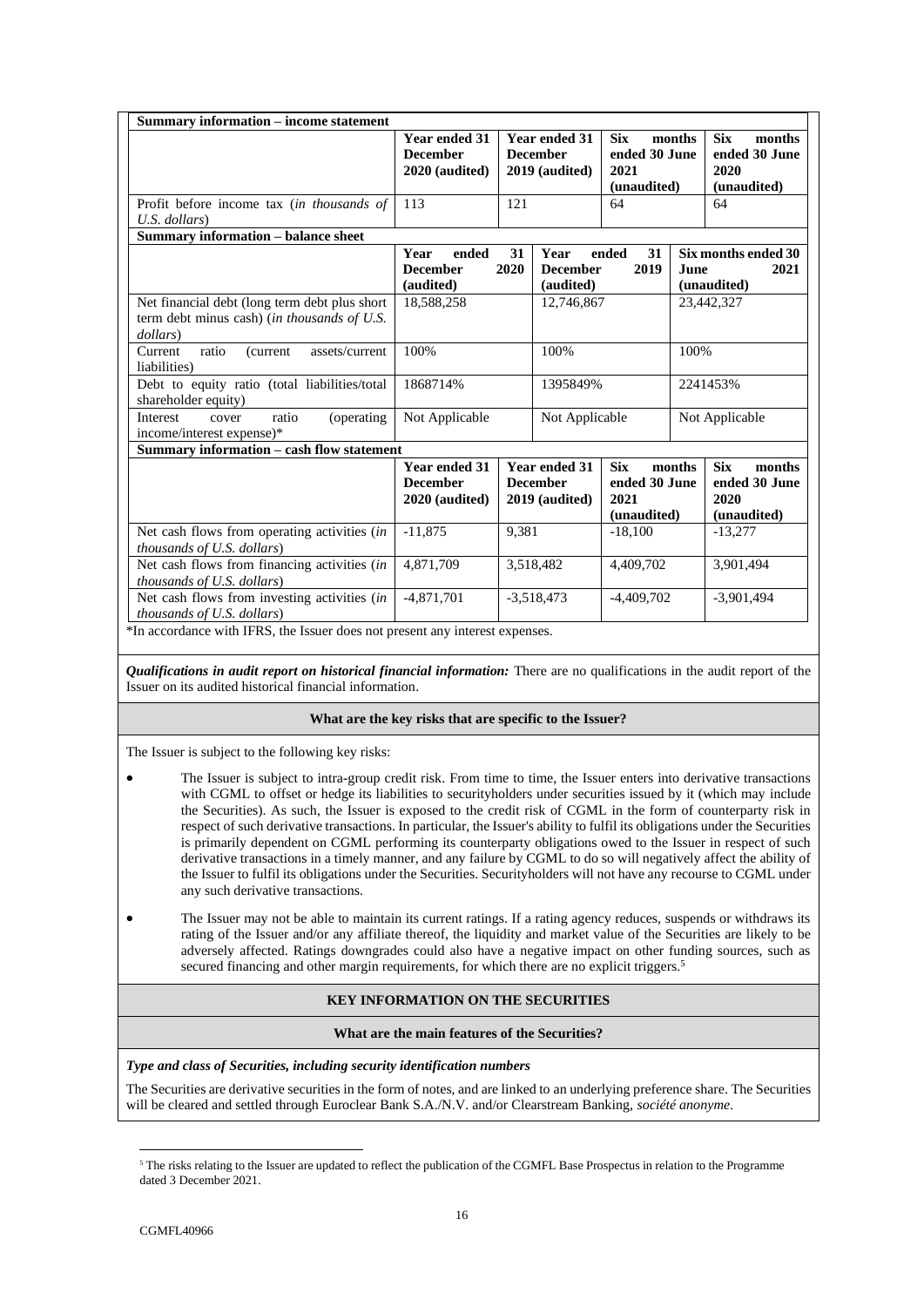The issue date of the Securities is 1 February 2022 (which is expected to be 11 business days following the Initial Preference Share Reference Date). The issue price of the Securities is 100 per cent. of the Aggregate Principal Amount.

Series Number: CGMFL40966; ISIN: XS2405083978; Common Code: 240508397; CFI: DTZNFR; FISN: CITIGROUP GLOBA/ZERO CPNEMTN 202901; CUSIP: 5C029X9N5; Valoren: Not Applicable

*Currency, specified denomination, calculation amount, aggregate principal amount and maturity date of the Securities*

The Securities are denominated in GBP. The Securities have a specified denomination of GBP 1,000 and integral multiples of GBP 1.00 and the calculation amount is GBP 1.00. The aggregate principal amount of the Securities to be issued is up to GBP 5,000,000.

*Maturity Date*: The Final Valuation Date. The Maturity Date is the date on which the Securities are scheduled to redeem, subject to an early redemption of the Securities.

#### *Rights attached to the Securities*

The Securities do not pay any interest. The return on the Securities will derive from, unless the Securities have been previously redeemed or purchased and cancelled, the payment of the Redemption Amount on the Maturity Date of the Securities.

**Redemption Amount**: Unless the Securities have been previously redeemed or purchased and cancelled, the Issuer shall redeem each Security on the Maturity Date at an amount equal to the product of (a) the Calculation Amount and (b) the Final Performance of the Underlying. Expressed as a formula:

CA × Final Performance of the Underlying

Where:

**Autocall Observation Dates**: Each of 15 January 2024, 14 January 2025, 14 January 2026, 14 January 2027 and 14 January 2028.

**Calculation Amount** or **CA**: GBP 1.00.

**Final Performance**: in respect of the Underlying, an amount expressed as a percentage equal to the Underlying's Final Reference Level divided by its Redemption Initial Level. Expressed as a formula:

# Final Reference Level

Redemption Initial Level

**Final Reference Level**: in respect of the Underlying, the Underlying Closing Level for such Underlying on the Final Valuation Date.

**Final Valuation Date(s)**: 10 business days following the Preference Share Valuation Date, subject to adjustment.

**Initial Preference Share Reference Date**: 14 January 2022, subject to adjustment.

**Preference Share Valuation Date**: either (a) 15 January 2029, or (b) as the Underlying may be redeemed early on the occurrence of an event ("**Autocall Event**") on an Autocall Observation Date, the Autocall Observation Date on which such Autocall Event occurs, in each case, subject to adjustment.

**Redemption Initial Level**: in respect of the Underlying, the Underlying Closing Level for such Underlying for the Redemption Strike Date.

**Redemption Strike Date**: the issue date, being 1 February 2022 (expected to be 11 business days following the Initial Preference Share Reference Date), subject to adjustment.

**Underlying Closing Level**: in respect of the Underlying and any day, means the fair market value of such Underlying displayed on the Electronic Page on such day as determined by the calculation agent using its internal models and methodologies and taking into account such factor(s) as the calculation agent determines appropriate.

#### **The Underlying**

| <b>Description</b>                                                                                          | Electronic page           |
|-------------------------------------------------------------------------------------------------------------|---------------------------|
| Preference Share in Citigroup Global Marketing Funding Luxembourg<br>S.C.A. (Class 317; ISIN: CGMFLPRE0020) | Bloomberg Page: BS3079313 |

*Early Redemption:* The Securities may be redeemed early following the occurrence of certain specified events or circumstances (for example, including an event affecting the Underlying(s) or the Issuer's hedging arrangements, an event of default, and circumstances relating to taxation and illegality) at an amount which will be determined by the calculation agent in accordance with the terms and conditions of the Securities.

*Meetings:* The terms and conditions of the Securities contain provisions for calling meetings of holders to consider matters affecting their interests generally. These provisions permit defined majorities to bind all holders, including holders who did not attend and vote at the relevant meeting and holders who voted in a manner contrary to the majority.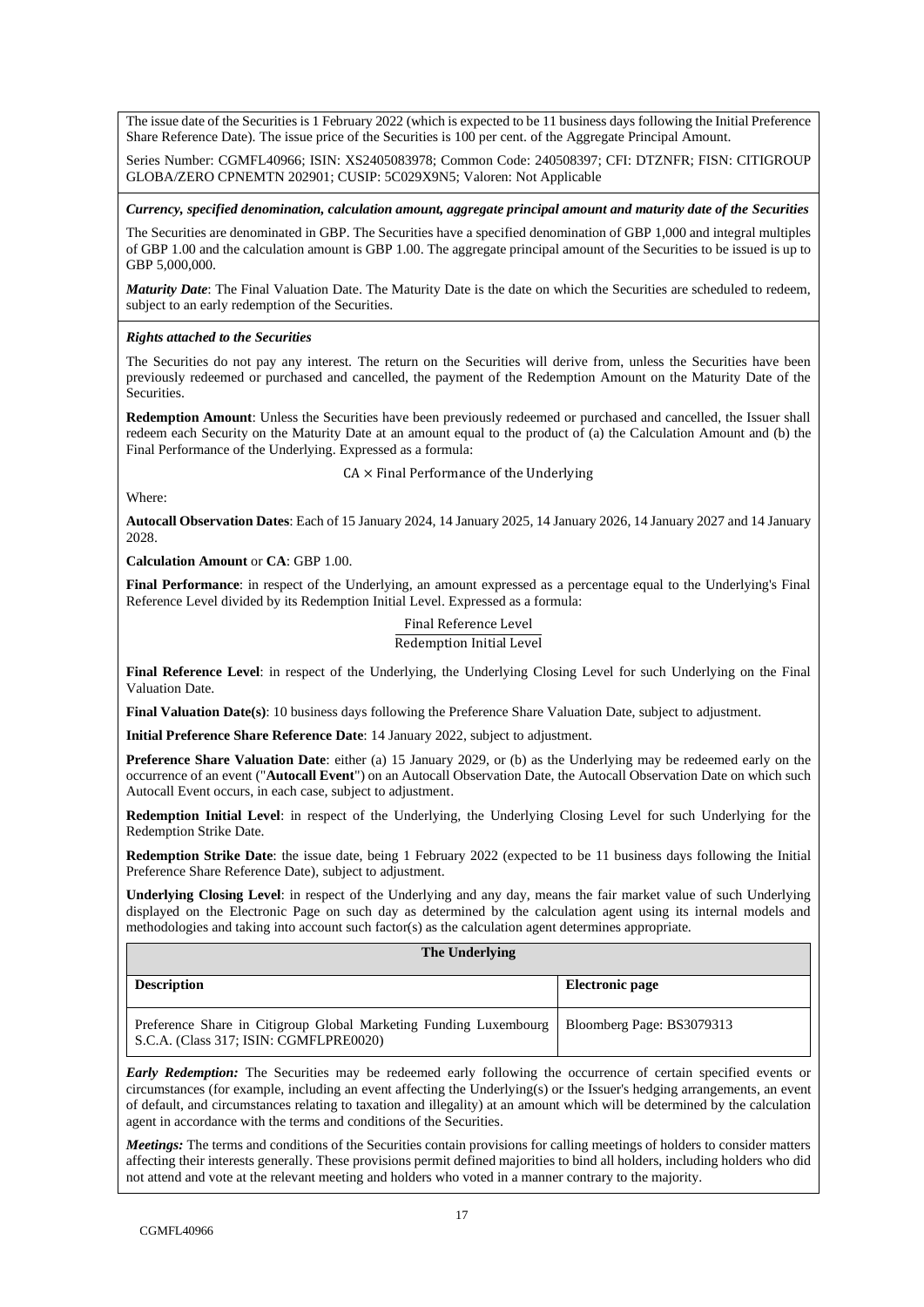*Governing law:* The Securities will be governed by English law.

*Bail-in:* Each holder of the Securities acknowledges, accepts, consents and agrees, by its acquisition of the Securities, to be bound by the exercise of, any bail-in power by the relevant resolution authority in respect of the Securities. Any exercise of such bail-in power or other action taken by a resolution authority in respect of the Issuer or the Guarantor could materially adversely affect the value of and return on the Securities.

*Status of the Securities:* The Securities constitute direct, unconditional, unsubordinated and unsecured obligations of the Issuer and will at all times rank *pari passu* and rateably among themselves and at least *pari passu* with all other unsecured and unsubordinated outstanding obligations of the Issuer, save for such obligations as may be preferred by provisions of law that are both mandatory and of general application.

#### *Description of restrictions on free transferability of the Securities*

The Securities will be transferable, subject to offering, selling and transfer restrictions of the laws of any jurisdiction in which the Securities are offered or sold.

#### **Where will the Securities be traded?**

Application will be made by the Issuer (or on its behalf) for the Securities to be admitted to trading on the Regulated Market of the London Stock Exchange and to the Official List with effect from on or around the issue date

#### **Is there a guarantee attached to the Securities?**

*Brief description of the Guarantor:* CGML is a private company limited by shares and was incorporated in England and Wales on 21 October 1983. CGML operates under the laws of England and Wales and is domiciled in England. Its registered office is at Citigroup Centre, Canada Square, Canary Wharf, London E14 5LB and its telephone number is +44 (0)207 986 4000. The registration number of CGML is 01763297 on the register maintained by Companies House. Its LEI is XKZZ2JZF41MRHTR1V493. CGML is a wholly-owned indirect subsidiary of Citigroup Inc. and has a major international presence as a dealer, market maker and underwriter, as well as providing advisory services to a wide range of corporate, institutional and government clients.

*Nature and scope of guarantee:* The Securities issued will be unconditionally and irrevocably guaranteed by CGML pursuant to a deed of guarantee, which constitutes direct, unconditional, unsubordinated and unsecured obligations of CGML and ranks and will rank at least *pari passu* with all other outstanding, unsecured and unsubordinated obligations of CGML, save for such obligations as may be preferred by provisions of law that are both mandatory and of general application.

*Key financial information of the Guarantor:* The following key financial information has been extracted from the audited non-consolidated financial statements of the Guarantor for the years ended 31 December 2020 and 2019, and from the unaudited non-consolidated interim financial statements of the Guarantor for the six month period ended 30 June 2021.<sup>6</sup>

| <b>Summary information – income statement</b>                                                            |                                                             |                                                             |                                              |                                                                    |  |
|----------------------------------------------------------------------------------------------------------|-------------------------------------------------------------|-------------------------------------------------------------|----------------------------------------------|--------------------------------------------------------------------|--|
|                                                                                                          | Year<br>31<br>ended<br>2020<br><b>December</b><br>(audited) | 31<br>Year<br>ended<br>2019<br><b>December</b><br>(audited) | Six months ended 30<br>June 2021 (unaudited) | <b>Six</b><br>months<br>ended<br>2020<br>30<br>June<br>(unaudited) |  |
| Profit after taxation (in millions of U.S.<br>dollars)                                                   | 1,023                                                       | 311                                                         | 360                                          | 884                                                                |  |
| <b>Summary information - balance sheet</b>                                                               |                                                             |                                                             |                                              |                                                                    |  |
|                                                                                                          | <b>Year ended 31 December 2020</b><br>(audited)             |                                                             | Year ended 31 December 2019                  | Six months ended 30 June<br>2021 (unaudited)                       |  |
| Net financial debt (long term debt plus short)<br>term debt minus cash) (in millions of U.S.<br>dollars) | 12,442                                                      | 15,084                                                      | 10,867                                       |                                                                    |  |
| Debt to equity ratio (total liabilities/total<br>shareholder equity)                                     | 23                                                          | 23                                                          | 17                                           |                                                                    |  |
| Summary information - cash flow statement                                                                |                                                             |                                                             |                                              |                                                                    |  |
|                                                                                                          | 31<br>Year<br>ended<br><b>December</b><br>2020<br>(audited) | 31<br>Year<br>ended<br>2019<br><b>December</b><br>(audited) | Six months ended 30<br>June 2021 (unaudited) | <b>Six</b><br>months<br>ended<br>2020<br>30<br>June<br>(unaudited) |  |
| Net cash flows from operating activities (in<br>millions of U.S. dollars)                                | 301                                                         | (809)                                                       | 741                                          | 432                                                                |  |
| 2,333<br>Net cash flows from financing activities <i>(in</i> )<br>millions of U.S. dollars)              |                                                             | 333                                                         | 3,331                                        | 331                                                                |  |
| Net cash flows from investing activities (in<br>millions of U.S. dollars)                                | (690)                                                       | (762)                                                       | (1,736)                                      | (321)                                                              |  |

*Qualifications in audit report on historical financial information:* There are no qualifications in the audit report of the Guarantor on its audited historical financial information.

<sup>6</sup> The key financial information regarding the Guarantor is updated to reflect the CGMFL Underlying Linked Notes Base Prospectus Supplement (No. 10) dated 1 December 2021.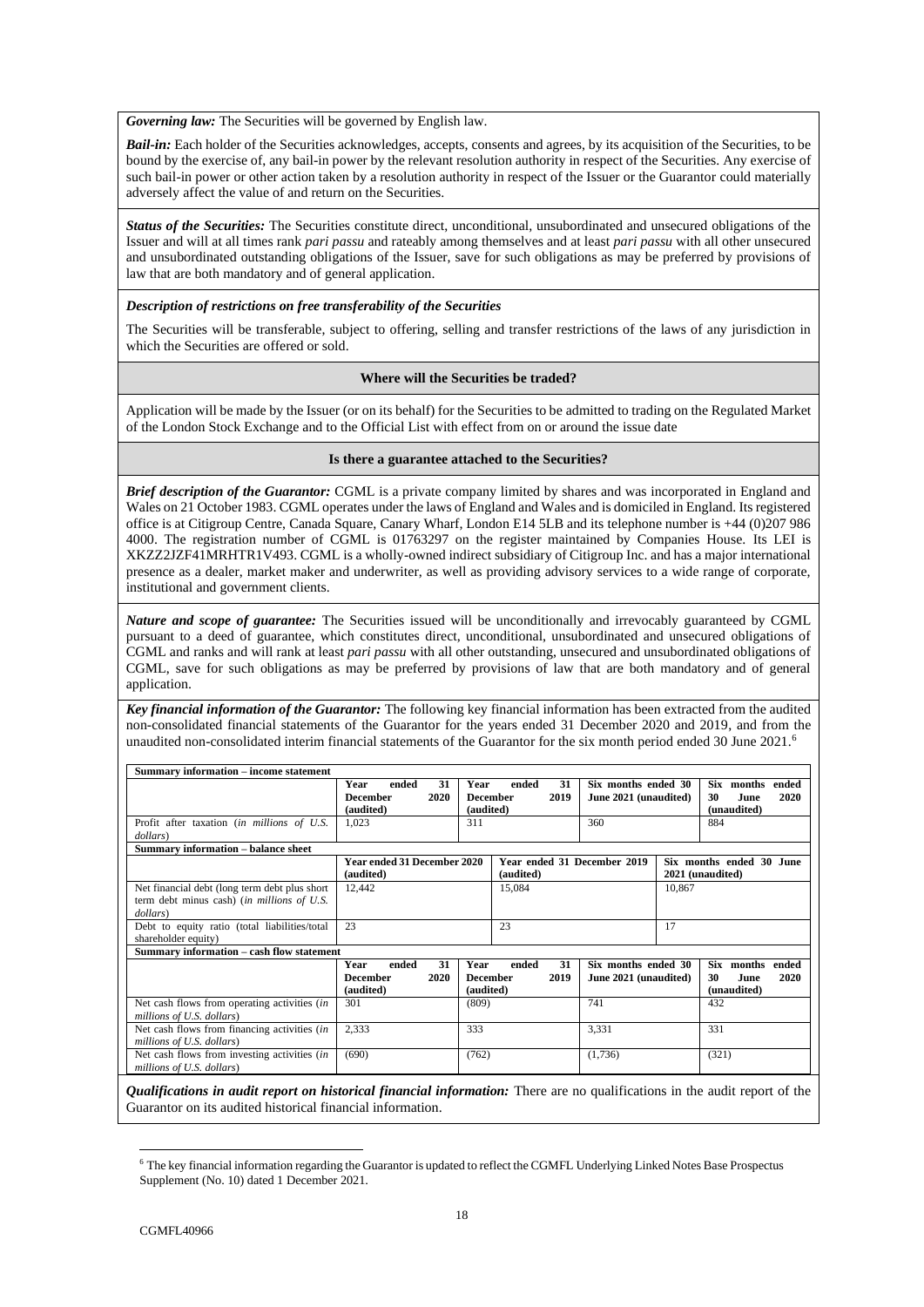*Key risks in respect of the Guarantor:* The Guarantor is subject to the following key risks:

- The Guarantor is exposed to concentrations of risk, particularly credit and market risk. As regulatory or market developments continue to lead to increased centralisation of trading activities, the Guarantor could experience an increase in concentration of risk, which could limit the effectiveness of any hedging strategies and cause the Guarantor to incur significant losses. The Guarantor may be affected by macroeconomic, geopolitical and other challenges, uncertainties and volatilities, including the global COVID-19 pandemic, which may negatively impact the businesses of the Guarantor and its ability to fulfil its obligations under the Securities, and the value of and return on the Securities.
- The Guarantor may not be able to maintain its current ratings. If a rating agency reduces, suspends or withdraws its rating of the Guarantor and/or any affiliate thereof, the liquidity and market value of the Securities are likely to be adversely affected. Ratings downgrades could also have a negative impact on other funding sources, such as secured financing and other margin requirements, for which there are no explicit triggers.
- If the relevant resolution authority is satisfied that the Guarantor is failing or likely to fail, and subject to certain other conditions being satisfied, the Guarantor may be subject to action taken by the resolution authority, including potentially the write down of claims of unsecured creditors of the Guarantor (such as under the deed of guarantee) and the conversion of unsecured debt claims (such as the under the deed of guarantee) to other instruments (e.g. equity shares), the transfer of all or part of the Guarantor's business to another entity, or other resolution measures. As a result of any such action, investors could lose some or all of their investment in the Securities.

#### **What are the key risks that are specific to the Securities?**

The Securities are subject to the following key risks:

- You should be prepared to sustain a total or partial loss of the purchase price of your Securities. The value of Securities prior to their scheduled redemption may vary due to a number of interrelated factors, including the value, dividend yield and volatility of the Underlying(s) and any changes in interim interest rates if applicable, and a sale of Securities prior to their scheduled redemption may be at a substantial discount from the original purchase price and you may lose some or all of your investment. If, at maturity, the Final Reference Level of the Underlying is less than its Redemption Initial Level, the Securities may be redeemed for less than your initial investment or even zero. Further, you will receive no interest during the term of the Securities.
- The Issuer's obligations under the Securities and the Guarantor's obligations under the deed of guarantee represent general contractual obligations of each respective entity and of no other person. Accordingly, payments under the Securities are subject to the credit risk of the Issuer and the Guarantor. Securityholders will not have recourse to any secured assets of the Issuer and Guarantor in the event that the Issuer or Guarantor is unable to meet its obligations under the Securities, including in the event of an insolvency, and therefore risk losing some or all of their investment.
- Securities may have no established trading market when issued, and one may never develop, so investors should be prepared to hold the Securities until maturity. If a market does develop, it may not be very liquid. Consequently, you may not be able to sell your Securities easily or at all or at prices equal to or higher than your initial investment and in fact any such price may be substantially less than the original purchase price. Illiquidity may have a severely adverse effect on the market value of Securities.
- Amounts due in respect of the Securities are linked to the performance of the Underlying(s), which is a preference share. The value of the preference share will depend on the terms and conditions of such preference share (in particular the provisions relating to the return and the performance of the underlying asset(s) of such preference share ("**Preference Share Underlying(s)**")) and the financial condition and standing of the preference share issuer. If the value of the preference share decreases the value of the Securities and the redemption amount payable at their maturity are expected to decrease correspondingly.
- The levels and basis of taxation on the Securities and any reliefs for such taxation will depend on your individual circumstances and could change at any time. The tax and regulatory characterisation of the Securities may change over the life of the Securities. This could have adverse consequences for you.
- The Securities do not create an actual interest in, or ownership of, an Underlying and accordingly you will not have voting rights or rights to receive distributions or any other rights with respect to an Underlying. A Security will not represent a claim against an Underlying and, in the event that the amount paid on redemption of the Securities is less than your investment, you will not have recourse under any relevant Security to an Underlying in respect of such Securities. You will have no legal or beneficial interest in an Underlying. You may receive a lower return on the Securities than you would have received had you invested directly in an Underlying or through another product.
- The terms and conditions of the preference share include provisions dealing with the postponement of a valuation date, if any date used for the valuation or any determination of any Preference Share Underlying is delayed or the value/level of the relevant Preference Share Underlying is determined using a fall-back by reason of a nonscheduled trading day, a disrupted day or the occurrence of an adjustment event, such postponement or fall-back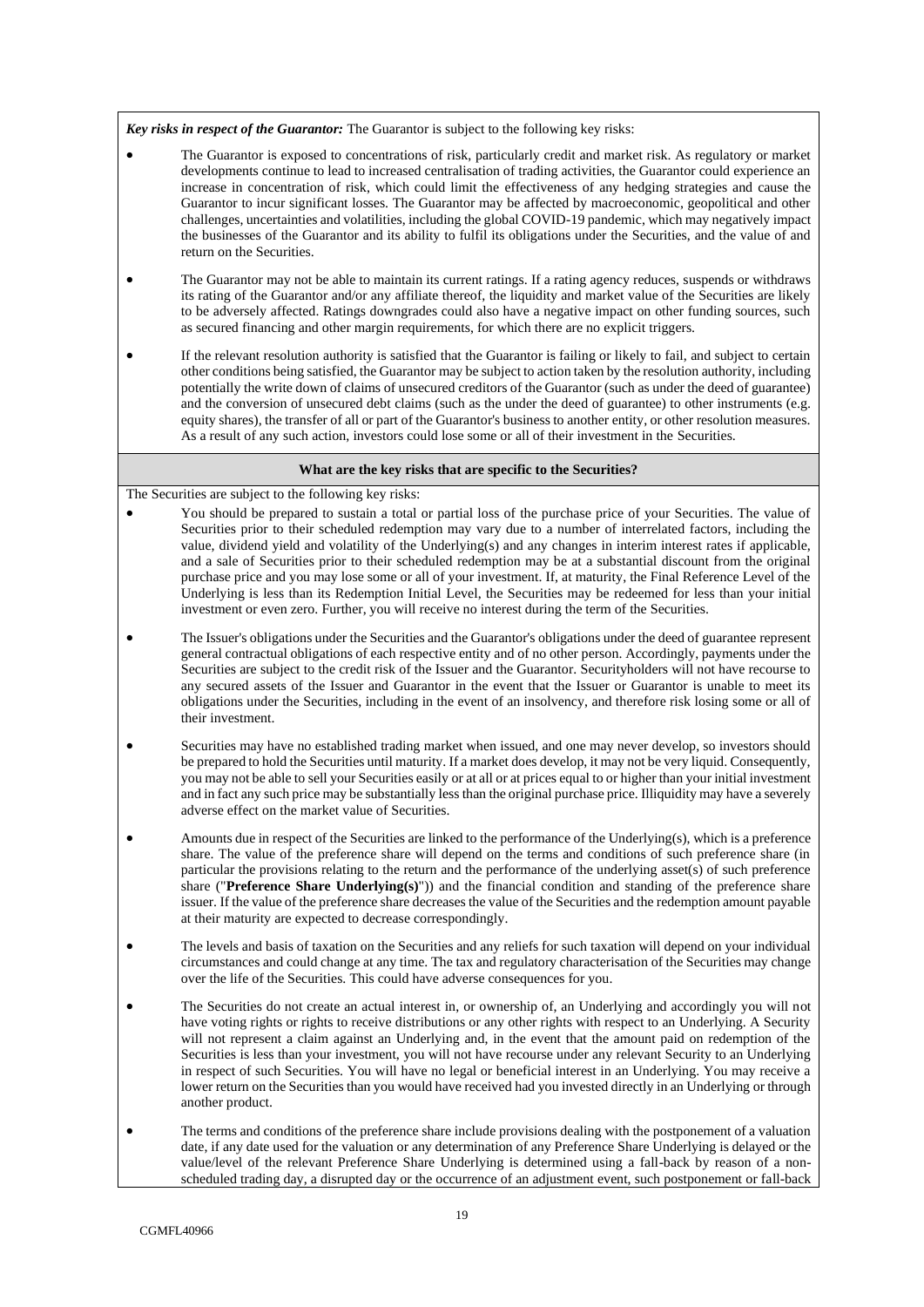determined may have a material adverse effect on the value of and return on the preference share and in turn the Securities. The terms and conditions of the preference share include provisions relating to adjustment events. The occurrence of any such adjustment event may result in an adjustment to the terms of the preference share or its early redemption. Any such adjustment will be reflected in the value of the Securities and may have an adverse effect on the value of such Securities. If the preference share is redeemed early, the Securities will also be redeemed early.

- The terms and conditions of the Securities include provisions dealing with the postponement of dates on which the price of an Underlying is scheduled to be taken. Such postponement or alternative provisions for valuation provided in the terms and conditions of the Securities may have an adverse effect on the value of such Securities.
- In certain circumstances (for example, following an event of default or certain events affecting an Underlying or the Issuer's hedging arrangements, or for reasons relating to taxation or illegality), the Securities may be early redeemed. If the Securities are redeemed early, the amount paid may be less than your initial investment and you may therefore sustain a loss.

# **KEY INFORMATION ON THE OFFER OF SECURITIES TO THE PUBLIC AND/OR THE ADMISSION TO TRADING ON A REGULATED MARKET**

# **Under which conditions and timetable can I invest in the Securities?**

## *Terms and conditions of the offer*

An offer of the Securities will be made in the United Kingdom during the period from (and including) 22 November 2021 to (and including) 7 January 2022. Such period may be shortened at the option of the Issuer. The Issuer reserves the right to cancel the offer of the Securities.

The offer price is GBP 1.00 per calculation amount, and the minimum subscription amount is GBP 1,000. The Issuer may decline in whole or in part an application for the Securities and/or accept subscriptions which would exceed the aggregate principal amount of GBP 5,000,000. In the event that subscriptions for Securities are reduced due to over-subscription, the Issuer will allot Securities to applicants on a pro rata basis, rounded up or down to the nearest integral multiple of GBP 1.00 in principal amount of Securities, as determined by the Issuer, and subject to a minimum allotment per applicant of the calculation amount.

Description of the application process: Applications for the purchase of Securities may be made by a prospective investor in the United Kingdom to the Authorised Offeror. Each prospective investor in the United Kingdom should ascertain from the Authorised Offeror when the Authorised Offeror will require receipt of cleared funds from it in respect of its application for the purchase of any Securities and the manner in which payment should be made to the Authorised Offeror.

Details of method and time limits for paying up and delivering the Securities: Securities will be available on a delivery versus payment basis. The Issuer estimates that the Securities will be delivered to the purchaser's respective book-entry securities accounts on or around the issue date.

Manner in and date on which results of the offer are to be made public: By means of a notice published by the Issuer on the website of the Issuer and/or the Dealer [\(https://citibankinternational.co.uk/EN/Home\)](https://citibankinternational.co.uk/EN/Home).

#### *Estimated expenses or taxes charged to investor by issuer/offeror*

The dealer and/or any distributors will be paid up to 3.00 per cent. per Specified Denomination as fees in relation to the issue of Securities. Apart from the offer price, the Issuer is not aware of any expenses and taxes specifically charged to the subscriber or purchaser in the United Kingdom.

#### **Who is the offeror and/or the person asking for admission to trading?**

*Authorised Offeror:* The Authorised Offeror is Walker Crips Investment Management Limited, at Old Change House, 128 Queen Victoria Street, London, EC4V 4BJ. Its LEI is 213800T71F7VD5ANZI55.

# **Why is the Prospectus being produced?**

#### *Use and estimated net amount of proceeds*

The net proceeds of the issue of the Securities will be used primarily to grant loans or other forms of funding to CGML and any entity belonging to the same Group, and may be used to finance the Issuer itself. The estimated net amount of proceeds is 100 per cent. of the final aggregate principal amount of the Securities issued on the issue date.

*Underwriting agreement on a firm commitment basis:* The offer of the Securities is not subject to an underwriting agreement on a firm commitment basis.

#### *Description of any interest material to the issue/offer, including conflicting interests*

Fees are payable to the distributor(s). The terms of the Securities confer on the Issuer, the calculation agent and certain other persons discretion in making judgements, determinations and calculations in relation to the Securities. Potential conflicts of interest may exist between the Issuer, calculation agent and holders of the Securities, including with respect to such